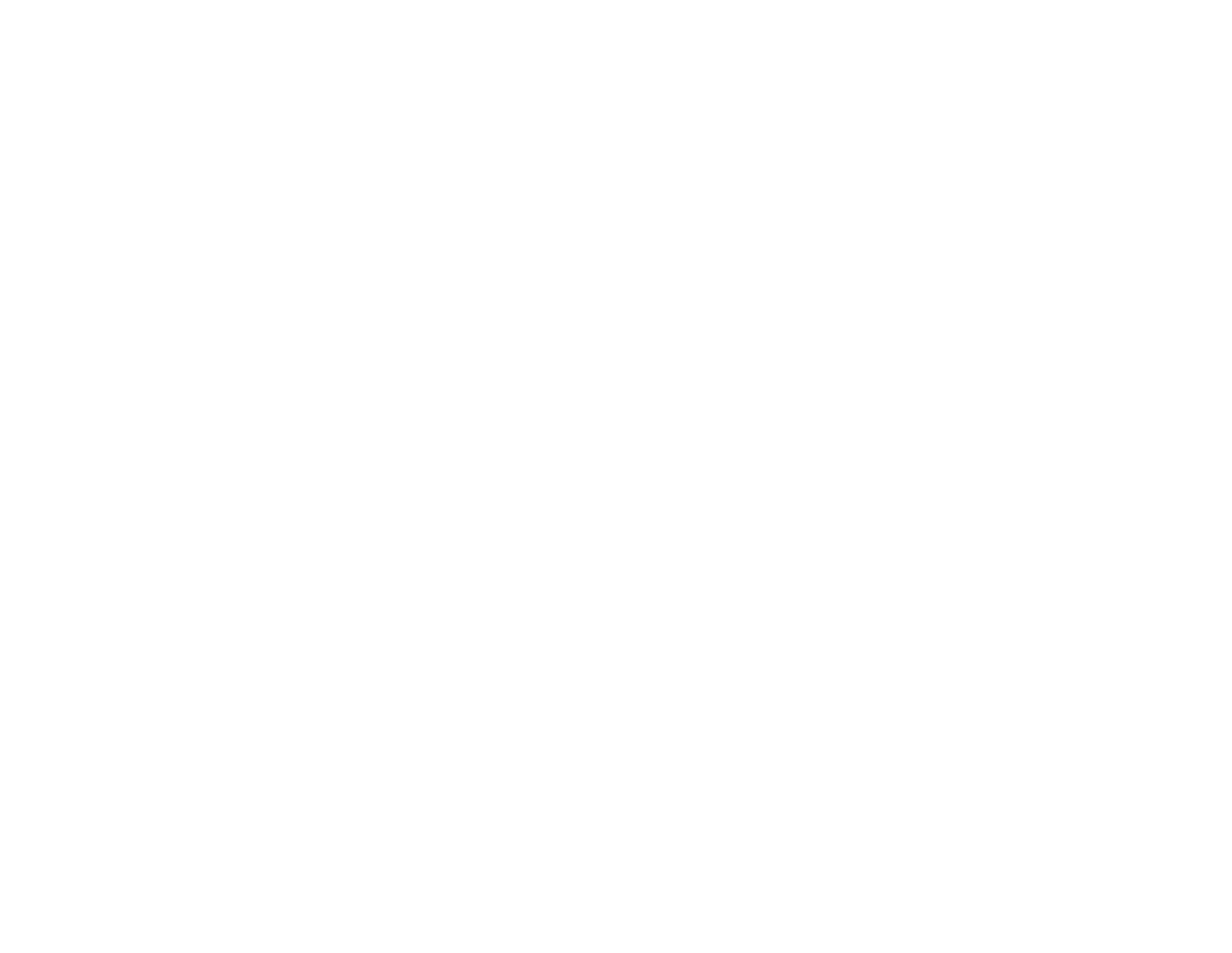### **CONTENTS**

| Computer Software Copyrights 2                                                                                                                                                       |
|--------------------------------------------------------------------------------------------------------------------------------------------------------------------------------------|
| Safety and Warranty 3                                                                                                                                                                |
| <b>Product Safety and RF Exposure</b><br>Limited Warranty 4                                                                                                                          |
| Radio Overview 9                                                                                                                                                                     |
| Optional Enhanced Keypad Microphone<br>On/Off/Volume Knob 11<br>Seven Segment Display 11<br>Channel Selector Buttons  11<br>Programmable Buttons  12<br>Push-to-Talk (PTT) Button 12 |
| Microphone  12<br>Use with Enhanced Keypad Microphone<br>Improved Audio Features 14                                                                                                  |

| Turning the Radio On or Off15<br>Adjusting the Volume 15<br>Selecting a Radio Channel15                                                                                                                                              |
|--------------------------------------------------------------------------------------------------------------------------------------------------------------------------------------------------------------------------------------|
| Radio Calls 19                                                                                                                                                                                                                       |
| Repeater or Talkaround Mode 19<br>Setting the Power Level 19<br>Setting Tight or Normal Squelch. 19<br>Receiving a Selective Call 20<br>Receiving a Call Alert Page 20<br>Setting Local or Distance Mode 20<br>Sending DTMF Tones 20 |
| Scan21                                                                                                                                                                                                                               |
| Starting or Stopping Scan. 21<br>Deleting a Nuisance Channel22<br>Restoring Channels to the Scan List 22                                                                                                                             |
| Accessories 23                                                                                                                                                                                                                       |
| Alarm and Accessories23                                                                                                                                                                                                              |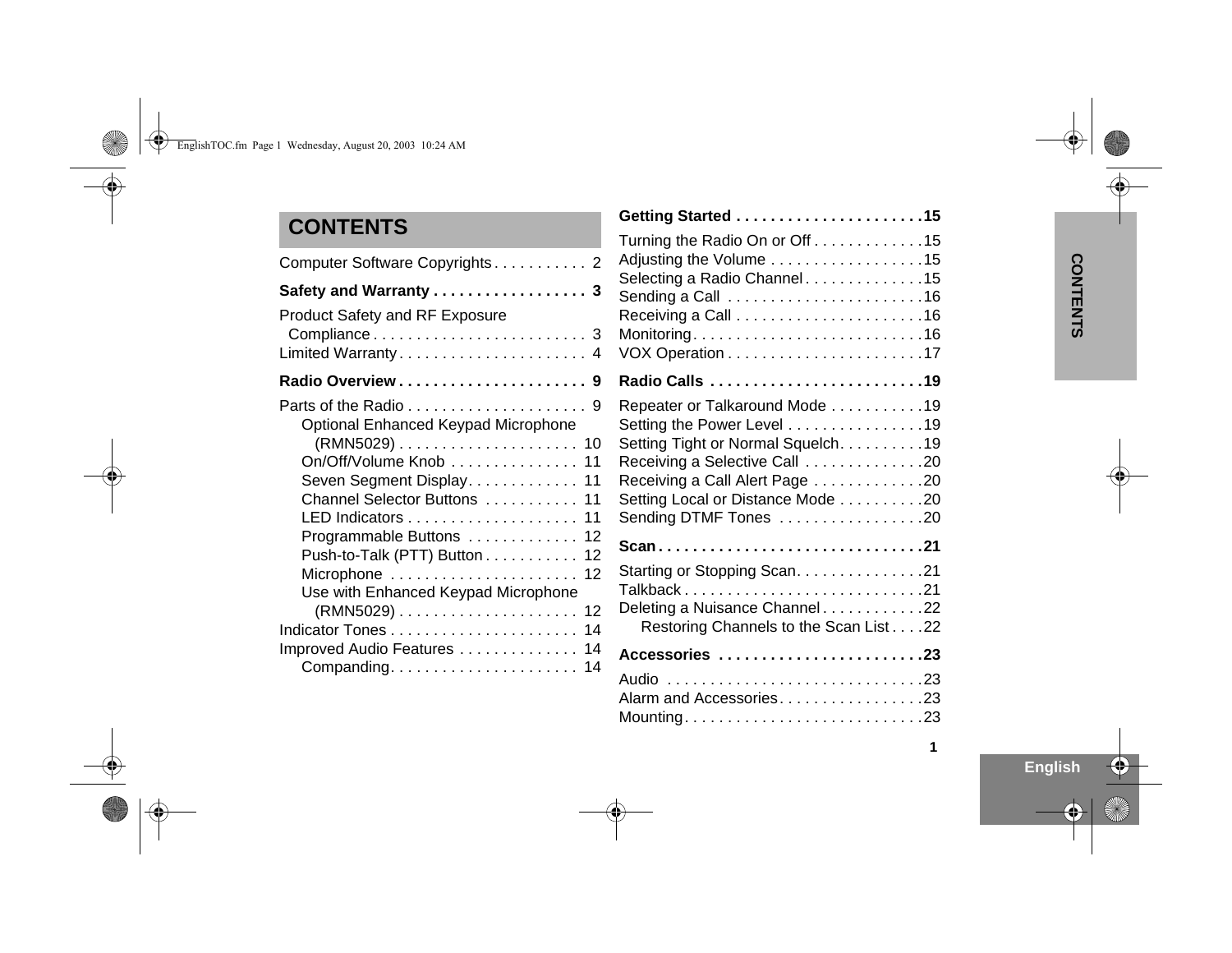### **COMPUTER SOFTWARE COPYRIGHTS**

The Motorola products described in this manual may include copyrighted Motorola computer programs stored in semiconductor memories or other media. Laws in the United States and other countries preserve for Motorola certain exclusive rights for copyrighted computer programs including, but not limited to, the exclusive right to copy or reproduce in any form the copyrighted computer program. Accordingly, any copyrighted Motorola computer programs contained in the Motorola products described in this manual may not be copied, reproduced, modified, reverse-engineered, or distributed in any manner without the express written permission of Motorola. Furthermore, the purchase of Motorola products shall not be deemed to grant either directly or by implication, estoppel, or otherwise, any license under the copyrights, patents or patent applications of Motorola, except for the normal non-exclusive license to use that arises by operation of law in the sale of a product.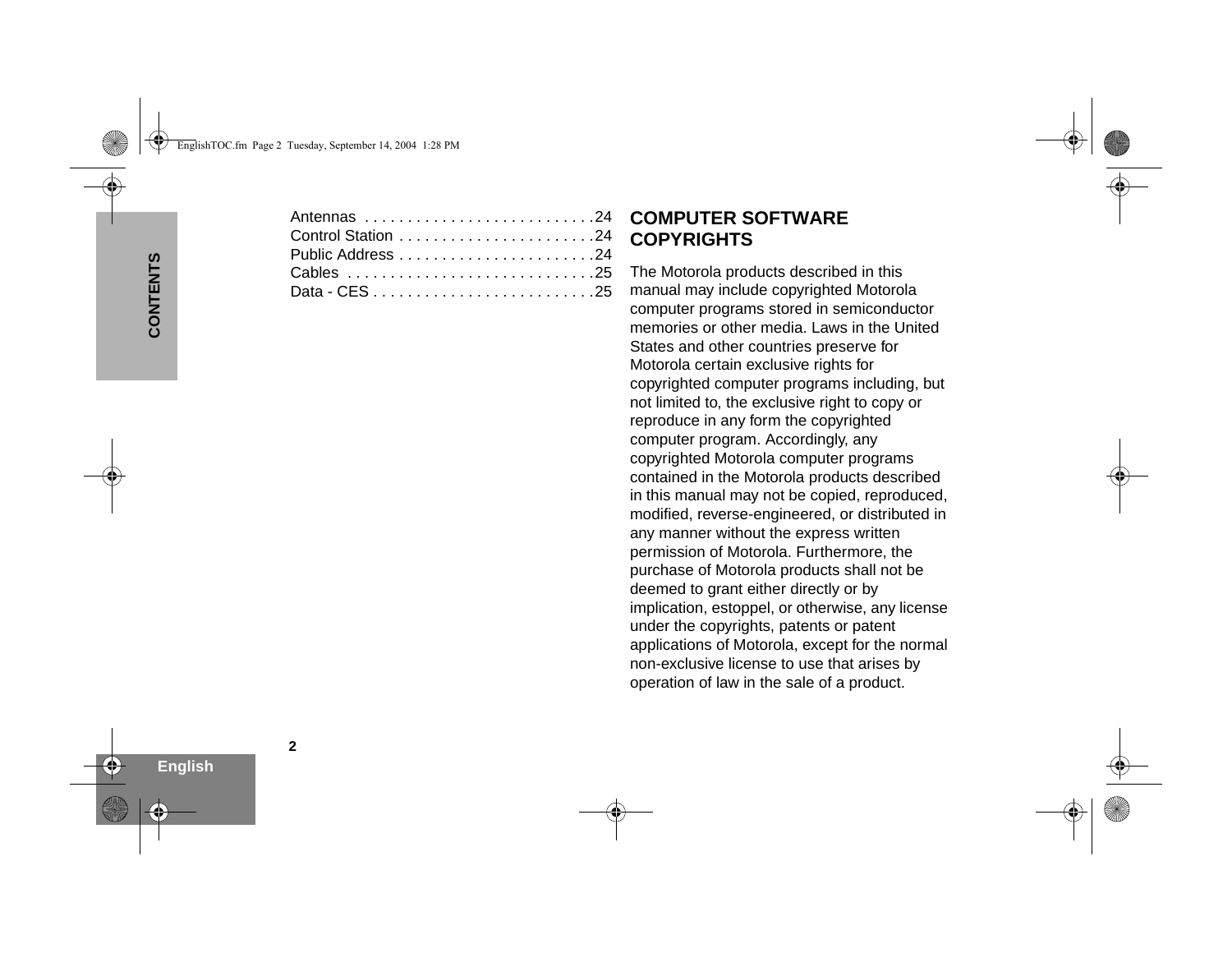### <span id="page-4-0"></span>**SAFETY AND WARRANTY**

### <span id="page-4-1"></span>**PRODUCT SAFETY AND RF EXPOSURE COMPLIANCE**



Before using this product, read the operating instructions for safe usage contained in the Product Safety and RF Exposure booklet enclosed with your radio.

### **ATTENTION!**

**This radio is restricted to occupational use only to satisfy FCC RF energy exposure requirements.** Before using this product, read the RF energy awareness information and operating instructions in the Product Safety and RF Exposure booklet enclosed with your radio (Motorola Publication part number 68P81095C99) to ensure compliance with RF energy exposure limits.

For a list of Motorola-approved antennas, batteries, and other accessories, visit the following web site which lists approved accessories: http://www.motorola.com/cgiss/ index.shtml.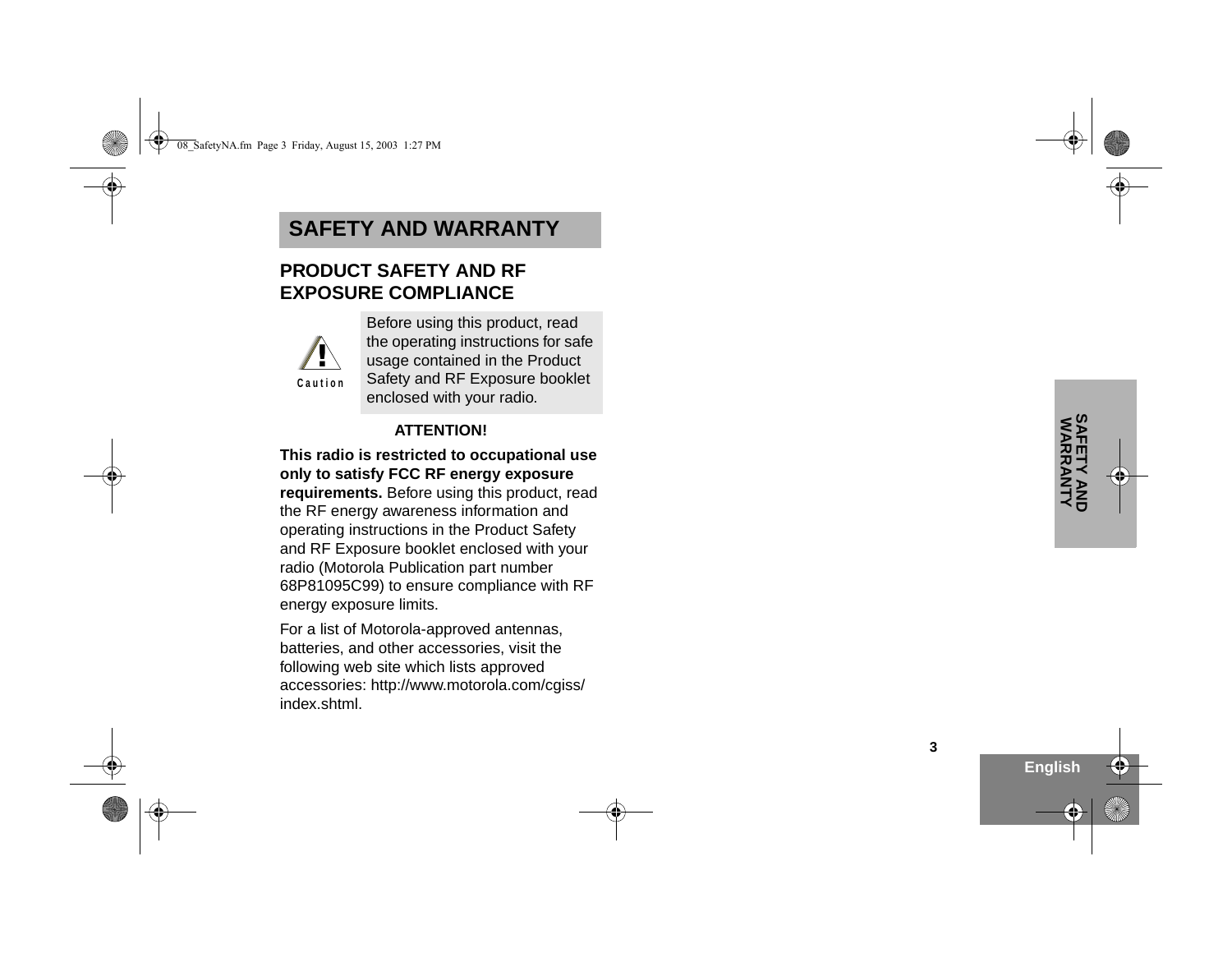### <span id="page-5-0"></span>**LIMITED WARRANTYMOTOROLA COMMUNICATION PRODUCTS**

#### **I. WHAT THIS WARRANTY COVERS AND FOR HOW LONG:**

MOTOROLA INC. ("MOTOROLA") warrants the MOTOROLA manufactured Communication Products listed below ("Product") against defects in material and workmanship under normal use and service for a period of time from the date of purchase as scheduled below:

| CM200 Mobile Units         | Two (2) Years |
|----------------------------|---------------|
| <b>Product Accessories</b> | One (1) Year  |

Motorola, at its option, will at no charge either repair the Product (with new or reconditioned parts), replace it (with a new or reconditioned Product), or refund the purchase price of the Product during the warranty period provided it is returned in accordance with the terms of this warranty. Replaced parts or boards are warranted for the balance of the original applicable warranty period. All replaced parts of Product shall become the property of MOTOROLA.

This express limited warranty is extended by MOTOROLA to the original end user purchaser only and is not assignable or transferable to any other party. This is the complete warranty for the Product manufactured by MOTOROLA. MOTOROLA assumes no obligations or liability for additions or modifications to this warranty unless made in writing and signed by an officer of MOTOROLA. Unless made in a separate agreement between MOTOROLA and the original end user purchaser, MOTOROLA does not warrant the installation, maintenance or service of the Product.

MOTOROLA cannot be responsible in any way for any ancillary equipment not furnished by MOTOROLA which is attached to or used in connection with the Product, or for operation of the Product with any ancillary equipment, and all such equipment is expressly excluded from this warranty. Because each system which may use the Product is unique, MOTOROLA disclaims liability for range, coverage, or operation of the system as a whole under this warranty.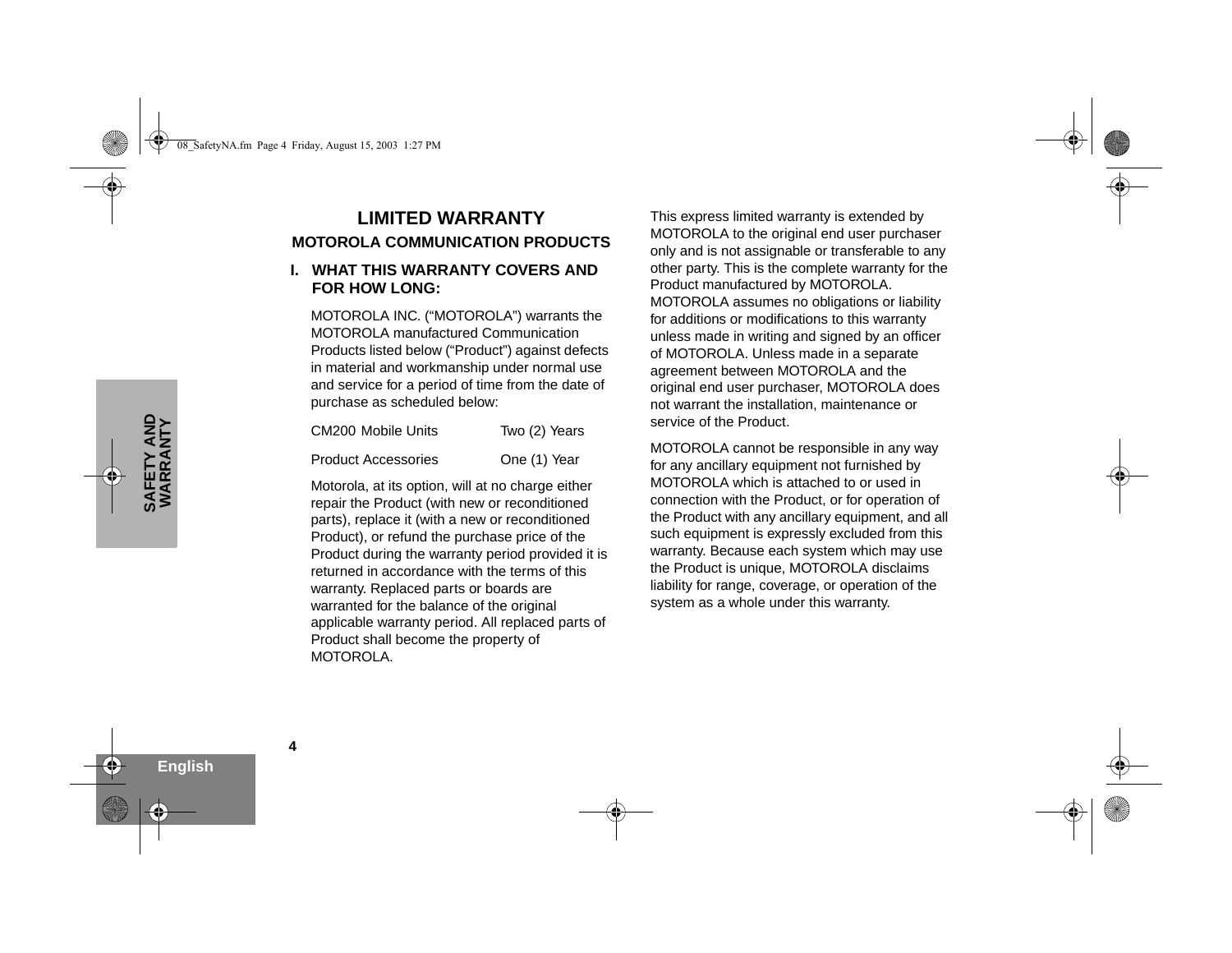#### **II. GENERAL PROVISIONS:**

This warranty sets forth the full extent of MOTOROLA's responsibilities regarding the Product. Repair, replacement or refund of the purchase price, at MOTOROLA's option, is the exclusive remedy. THIS WARRANTY IS GIVEN IN LIEU OF ALL OTHER EXPRESS WARRANTIES. IMPLIED WARRANTIES, INCLUDING WITHOUT LIMITATION, IMPLIED WARRANTIES OF MERCHANTABILITY AND FITNESS FOR A PARTICULAR PURPOSE, ARE LIMITED TO THE DURATION OF THIS LIMITED WARRANTY. IN NO EVENT SHALL MOTOROLA BE LIABLE FOR DAMAGES IN EXCESS OF THE PURCHASE PRICE OF THE PRODUCT, FOR ANY LOSS OF USE, LOSS OF TIME, INCONVENIENCE, COMMERCIAL LOSS, LOST PROFITS OR SAVINGS OR OTHER INCIDENTAL, SPECIAL OR CONSEQUENTIAL DAMAGES ARISING OUT OF THE USE OR INABILITY TO USE SUCH PRODUCT, TO THE FULL EXTENT SUCH MAY BE DISCLAIMED BY LAW.

#### **III. STATE LAW RIGHTS:**

SOME STATES DO NOT ALLOW THE EXCLUSION OR LIMITATION OF INCIDENTAL OR CONSEQUENTIAL DAMAGES OR LIMITATION ON HOW LONG AN IMPLIED WARRANTY LASTS, SO THE ABOVE LIMITATION OR EXCLUSIONS MAY NOT APPLY.

This warranty gives specific legal rights, and there may be other rights which may vary from state to state.

#### **IV. HOW TO GET WARRANTY SERVICE:**

You must provide proof of purchase (bearing the date of purchase and Product item serial number) in order to receive warranty service and, also, deliver or send the Product item, transportation and insurance prepaid, to an authorized warranty service location. Warranty service will be provided by Motorola through one of its authorized warranty service locations. If you first contact the company which sold you the Product (e.g., dealer or communication service provider), it can facilitate your obtaining warranty service. You can also call Motorola at 1-800-927-2744 US/Canada.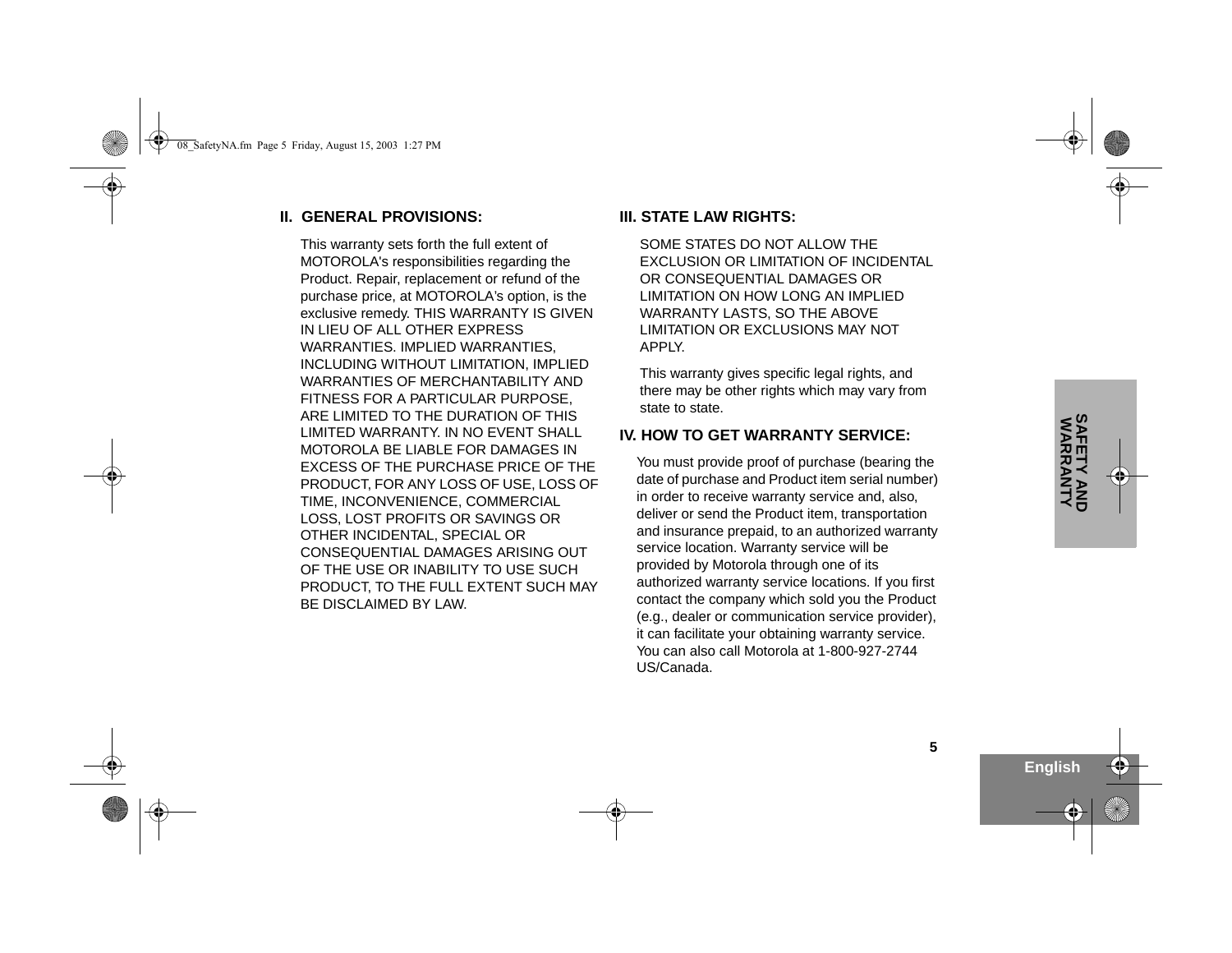- **V. WHAT THIS WARRANTY DOES NOT COVER:**
	- A Defects or damage resulting from use of the Product in other than its normal and customary manner.
	- B Defects or damage from misuse, accident, water, or neglect.
	- C Defects or damage from improper testing, operation, maintenance, installation, alteration, modification, or adjustment.
	- D Breakage or damage to antennas unless caused directly by defects in material workmanship.
	- E A Product subjected to unauthorized Product modifications, disassemblies or repairs (including, without limitation, the addition to the Product of non-Motorola supplied equipment) which adversely affect performance of the Product or interfere with Motorola's normal warranty inspection and testing of the Product to verify any warranty claim.
	- F Product which has had the serial number removed or made illegible.
	- G Freight costs to the repair depot.
- H A Product which, due to illegal or unauthorized alteration of the software/firmware in the Product, does not function in accordance with MOTOROLA's published specifications or the FCC type acceptance labeling in effect for the Product at the time the Product was initially distributed from MOTOROLA.
- Scratches or other cosmetic damage to Product surfaces that does not affect the operation of the Product.
- J Normal and customary wear and tear.

#### **VI. PATENT AND SOFTWARE PROVISIONS:**

MOTOROLA will defend, at its own expense, any suit brought against the end user purchaser to the extent that it is based on a claim that the Product or parts infringe a United States patent, and MOTOROLA will pay those costs and damages finally awarded against the end user purchaser in any such suit which are attributable to any such claim, but such defense and payments are conditioned on the following:

- A that MOTOROLA will be notified promptly in writing by such purchaser of any notice of such claim;
- B that MOTOROLA will have sole control of the defense of such suit and all negotiations for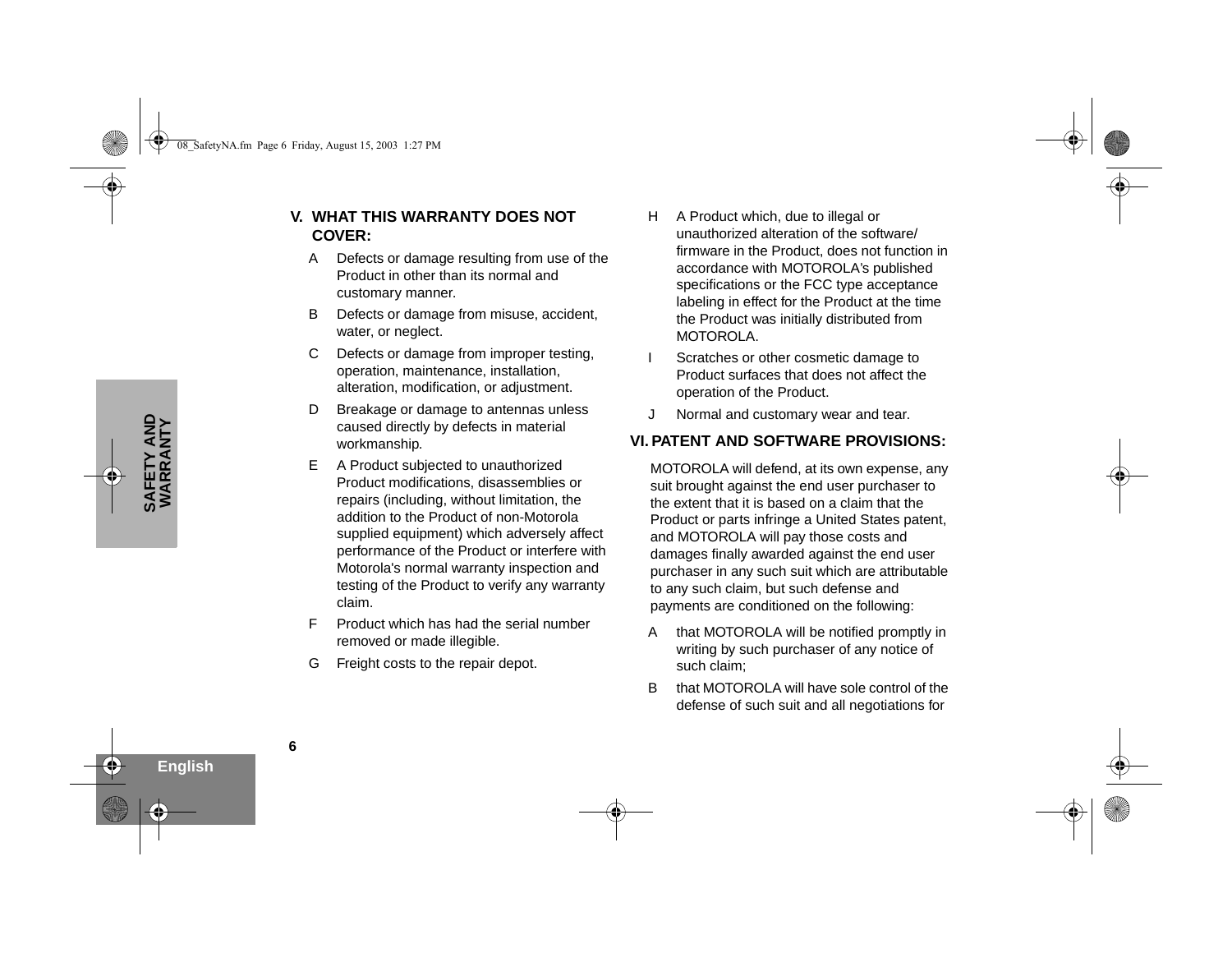its settlement or compromise; and

C should the Product or parts become, or in MOTOROLA's opinion be likely to become, the subject of a claim of infringement of a United States patent, that such purchaser will permit MOTOROLA, at its option and expense, either to procure for such purchaser the right to continue using the Product or parts or to replace or modify the same so that it becomes non-infringing or to grant such purchaser a credit for the Product or parts as depreciated and accept its return. The depreciation will be an equal amount per year over the lifetime of the Product or parts as established by MOTOROLA.

MOTOROLA will have no liability with respect to any claim of patent infringement which is based upon the combination of the Product or parts furnished hereunder with software, apparatus or devices not furnished by MOTOROLA, nor will MOTOROLA have any liability for the use of ancillary equipment or software not furnished by MOTOROLA which is attached to or used in connection with the Product. The foregoing states the entire liability of MOTOROLA with respect to infringement of patents by the Product or any parts thereof.

Laws in the United States and other countries preserve for MOTOROLA certain exclusive rights for copyrighted MOTOROLA software such as the exclusive rights to reproduce in copies and distribute copies of such Motorola software. MOTOROLA software may be used in only the Product in which the software was originally embodied and such software in such Product may not be replaced, copied, distributed, modified in any way, or used to produce any derivative thereof. No other use including, without limitation, alteration, modification, reproduction, distribution, or reverse engineering of such MOTOROLA software or exercise of rights in such MOTOROLA software is permitted. No license is granted by implication, estoppel or otherwise under MOTOROLA patent rights or copyrights.

#### **VII.GOVERNING LAW:**

This Warranty is governed by the laws of the State of Illinois, USA.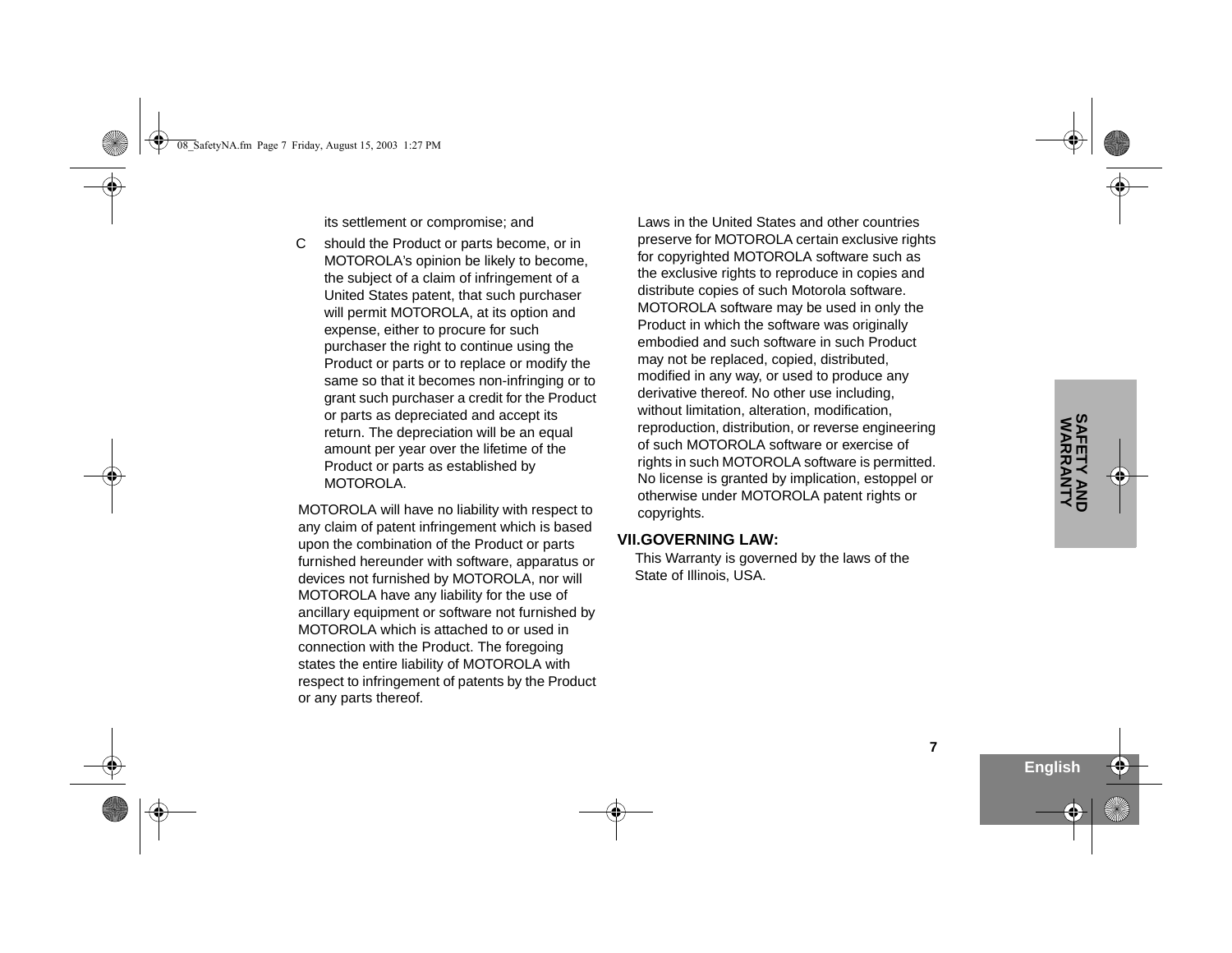**Notes:**

**8**

**English**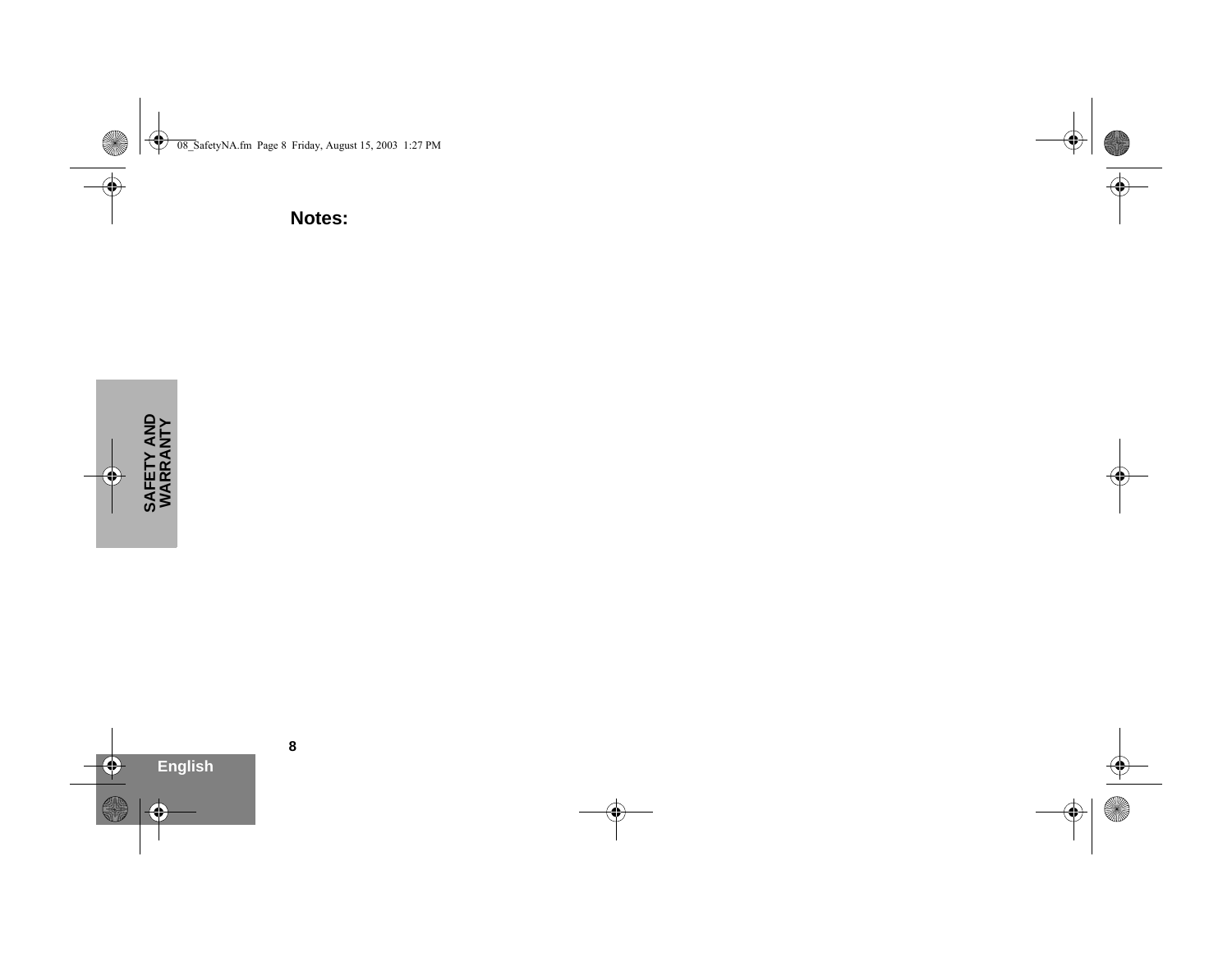## <span id="page-10-0"></span>**RADIO OVERVIEW**

### <span id="page-10-1"></span>**PARTS OF THE RADIO**

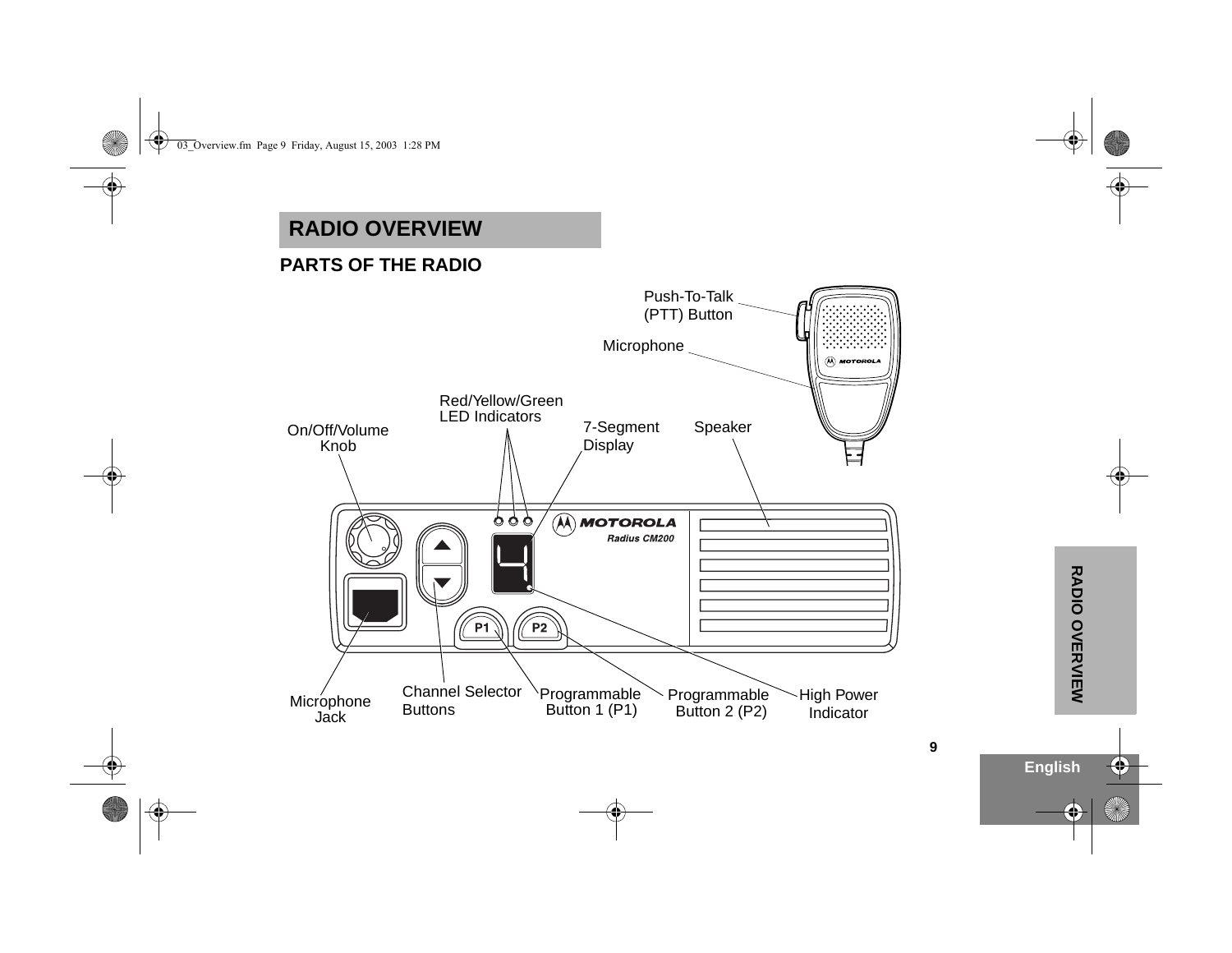#### <span id="page-11-0"></span>**Optional Enhanced Keypad Microphone (RMN5029)**

Your radio may be ordered with an optional DTMF (Dual-Tone Multi-Frequency) microphone that has a direct entry keypad. This keypad microphone has three programmable buttons (A, B, C) below the keypad that can be programmed to conveniently activate select radio features also available for the programmable  $\binom{p}{r}$  and  $\binom{p}{r}$ buttons.

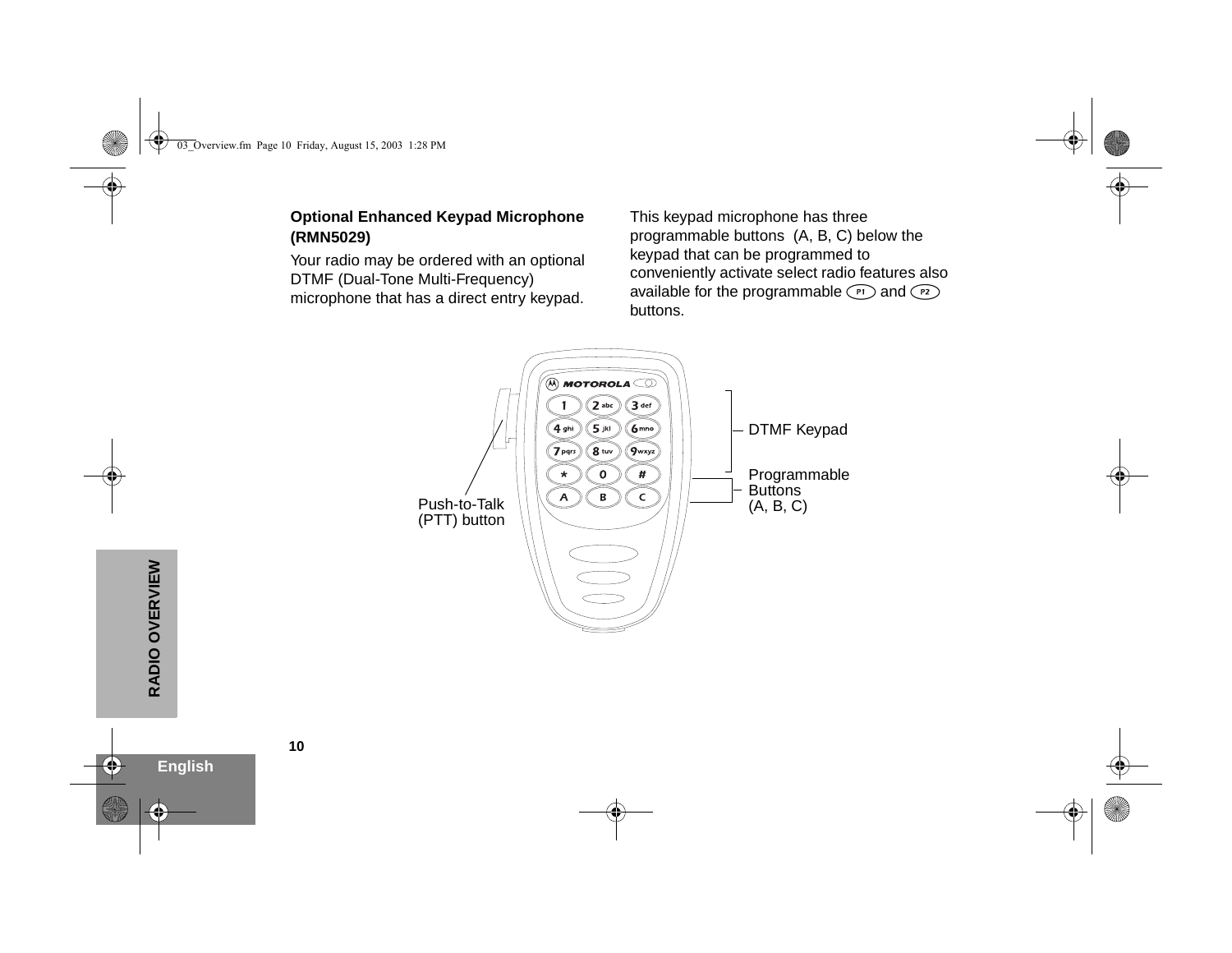#### <span id="page-12-0"></span>**On/Off/Volume Knob**

Turns the radio on or off, and adjusts the radio's volume.

#### <span id="page-12-1"></span>**Seven Segment Display**

The seven segment display indicates what channel is active and the power level.

#### <span id="page-12-2"></span>**Channel Selector Buttons**



Used for channel selection. Pressing a channel selector button causes its associated channel indicator to light.

Each press of the  $\bigcap$  button increments the channel. Each press of the  $\forall$  button decrements the channel.

#### <span id="page-12-3"></span>**LED Indicators**

Indicates power up, transmit, receive, scan, monitor status, busy, power, Call Alert™ receive, and Selective Call receive.

#### **Basic Features**

| <b>LED State/Color</b>             | <b>Indication</b>                       |  |  |  |
|------------------------------------|-----------------------------------------|--|--|--|
| <b>Radio Call</b>                  |                                         |  |  |  |
| Red                                | Transmitting                            |  |  |  |
| <b>Flashing Red</b>                | Receiving                               |  |  |  |
| <b>Flashing Red</b>                | Channel Busy                            |  |  |  |
| Scan                               |                                         |  |  |  |
| <b>Flashing Green</b>              | Scanning for activity                   |  |  |  |
| <b>Call Alert</b>                  |                                         |  |  |  |
| Flashing Yellow                    | Indicates receiving a Call Alert        |  |  |  |
| <b>Selective Call</b>              |                                         |  |  |  |
| <b>Flashing Yellow</b>             | Indicates receiving a Selective<br>Call |  |  |  |
| <b>Sticky Monitor/Open Squelch</b> |                                         |  |  |  |
| Yellow                             | While monitoring                        |  |  |  |
| <b>High/Low Power</b>              |                                         |  |  |  |
| Dot on Display                     | Indicates High Power                    |  |  |  |
| Dot Not On                         |                                         |  |  |  |
| Display                            | <b>Indicates Low Power</b>              |  |  |  |

**English**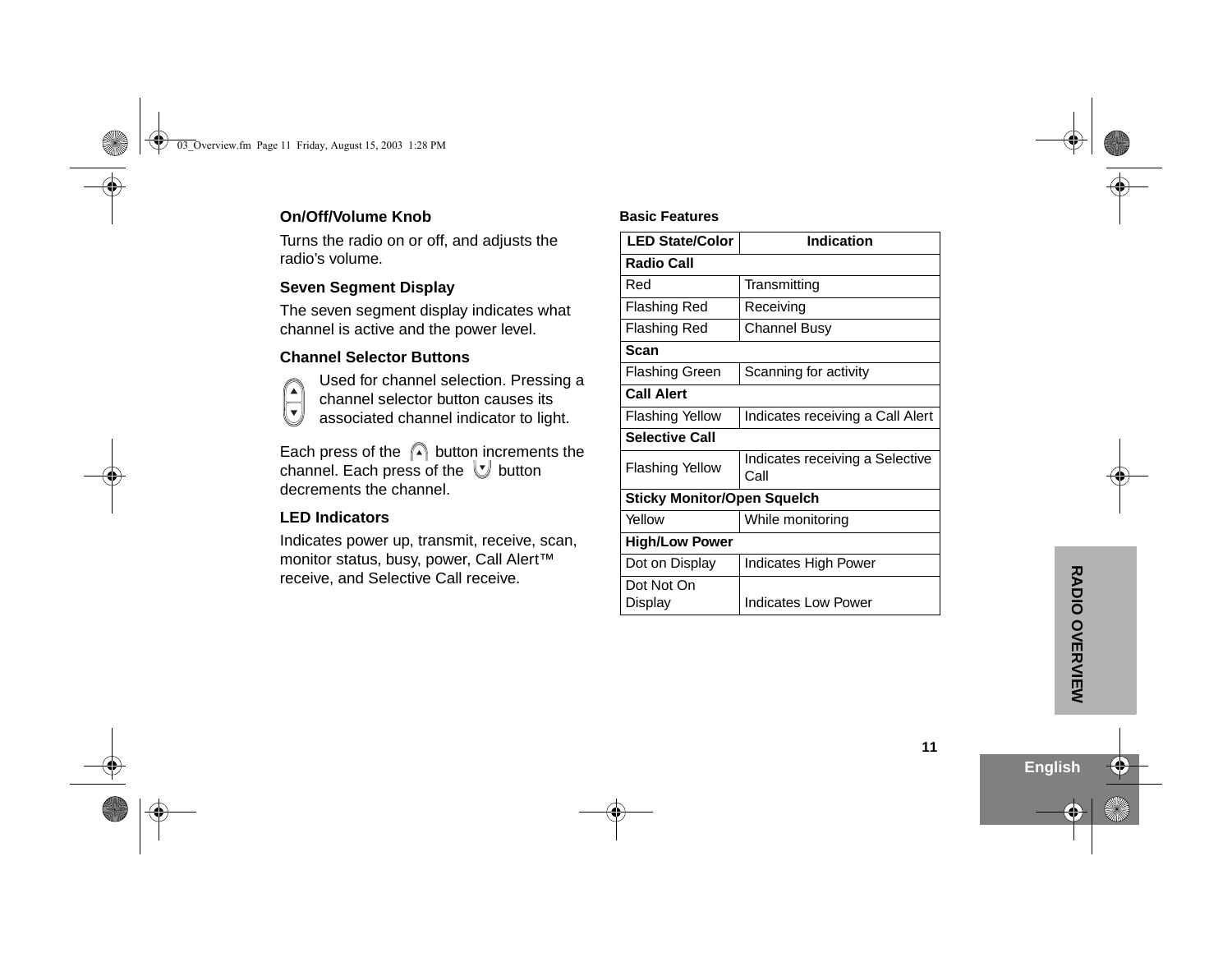#### <span id="page-13-0"></span>**Programmable Buttons**

Your radio has two programmable buttons. Your dealer can program these buttons as shortcuts to various radio features.

Check with your dealer for a complete list of functions your radio supports.

Programmable buttons include the  $\binom{r}{r}$  and  $(P<sub>2</sub>)$  buttons (see [page](#page-10-1) 9).

These buttons can access up to two features, depending on the type of button press:

- • short press—quickly pressing and releasing the programmable buttons
- • long press—pressing and holding the programmable buttons for a period of time (default 1 1/2 seconds or programmed value)
- • hold down—pressing and holding down the programmable buttons while checking status or making adjustments

A summary of programmable radio features and corresponding page references appear beginning on [page](#page-14-0) 13.

In the "Button" column, have your dealer record the name of the programmable button next to the feature that has been programmed to it.

The dealer can use the abbreviations (P1, P2) shown in the radio illustration on [page](#page-10-1) 9.

Also, where appropriate, have your dealer indicate whether the button press requires a short press, a long press, or needs to be held down.

#### <span id="page-13-1"></span>**Push-to-Talk (PTT) Button**

Press and hold down this button on the microphone to talk (transmit); release it to listen.

#### <span id="page-13-2"></span>**Microphone**

Hold the microphone 1 to 2 inches (2.5 to 5 cm) from your mouth, and speak clearly into it.

#### <span id="page-13-3"></span>**Use with Enhanced Keypad Microphone (RMN5029)**



These keys are used to:

- Send DTMF tones (see page 20)
- •Directly access preprogrammed features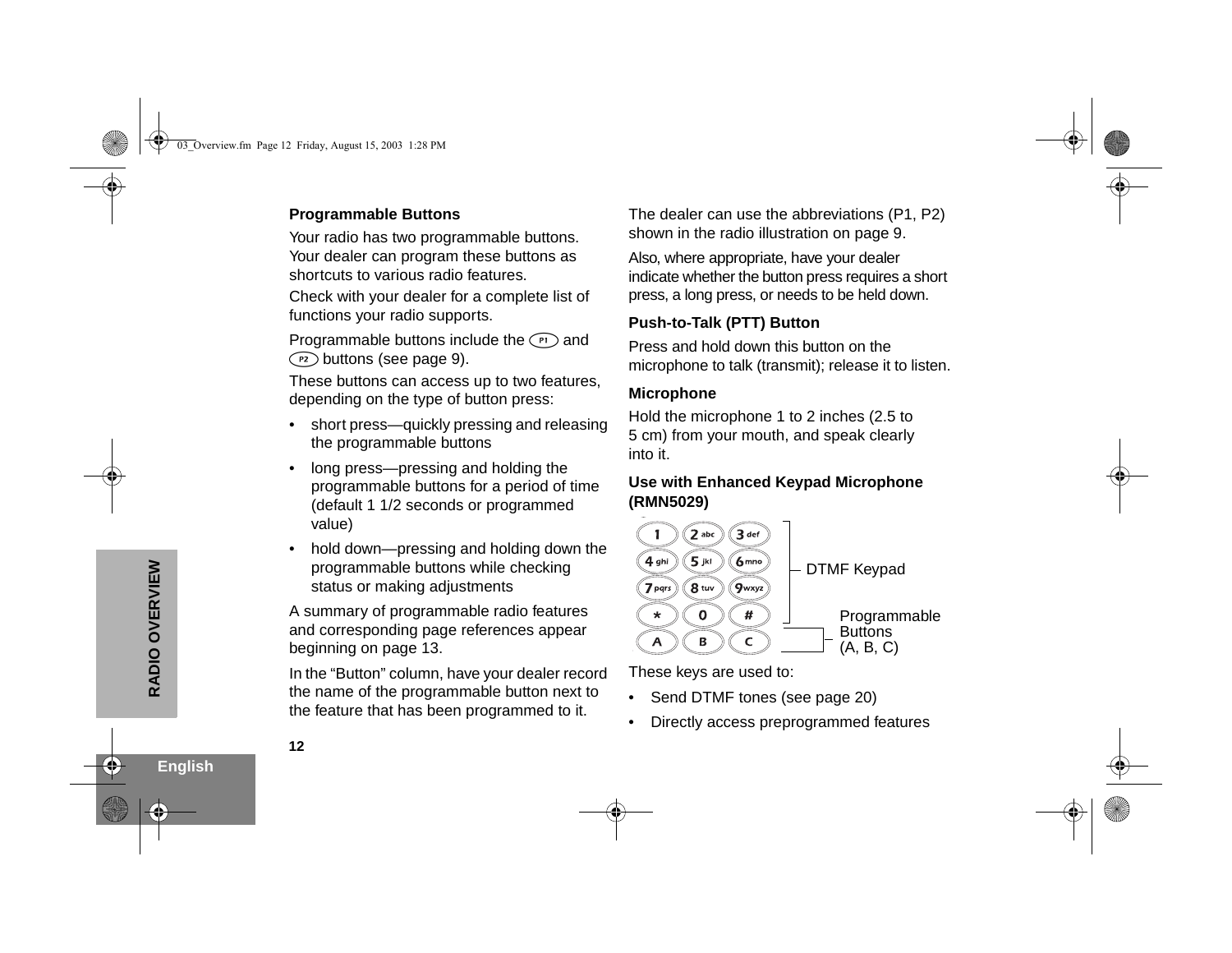<span id="page-14-0"></span>

| <b>Function</b>                         | <b>Short Press</b>                                                                                                                                                     | <b>Long Press</b>                |    | Page | <b>Button</b> |
|-----------------------------------------|------------------------------------------------------------------------------------------------------------------------------------------------------------------------|----------------------------------|----|------|---------------|
| Volume Set                              | Sound a tone for adjusting your radio's volume level. <sup>†</sup>                                                                                                     |                                  | 15 |      |               |
| <b>Sticky Monitor</b>                   | Toggle silent monitor<br>operation (also turn off<br>open squelch monitor<br>when it has been<br>activated).                                                           | Turn on open squelch<br>monitor. |    | 16   |               |
| Repeater/<br><b>Talkaround</b>          | Toggle between using a repeater or transmitting directly<br>to another radio. <sup>†</sup>                                                                             |                                  | 19 |      |               |
| Power Level                             | Toggle transmit power level between High and Low. An<br>indication for high power is a dot on the display. The dot<br>does not appear while in low power. <sup>†</sup> |                                  | 19 |      |               |
| Voice Operated<br>Transmission<br>(VOX) | Toggle VOX on and off. <sup>†</sup>                                                                                                                                    |                                  | 17 |      |               |
| Squelch                                 | Toggles your radio's squelch level between tight and<br>normal squelch.                                                                                                |                                  | 19 |      |               |
| Local/Distance                          | Toggle between local mode and distance mode. <sup>†</sup>                                                                                                              |                                  | 20 |      |               |
| Scan/Nuisance<br>Channel Delete         | Delete a nuisance channel<br>Toggle scan on and off.<br>while scanning.                                                                                                |                                  |    | 21   |               |

† This function is activated by EITHER a short OR a long press, but not both.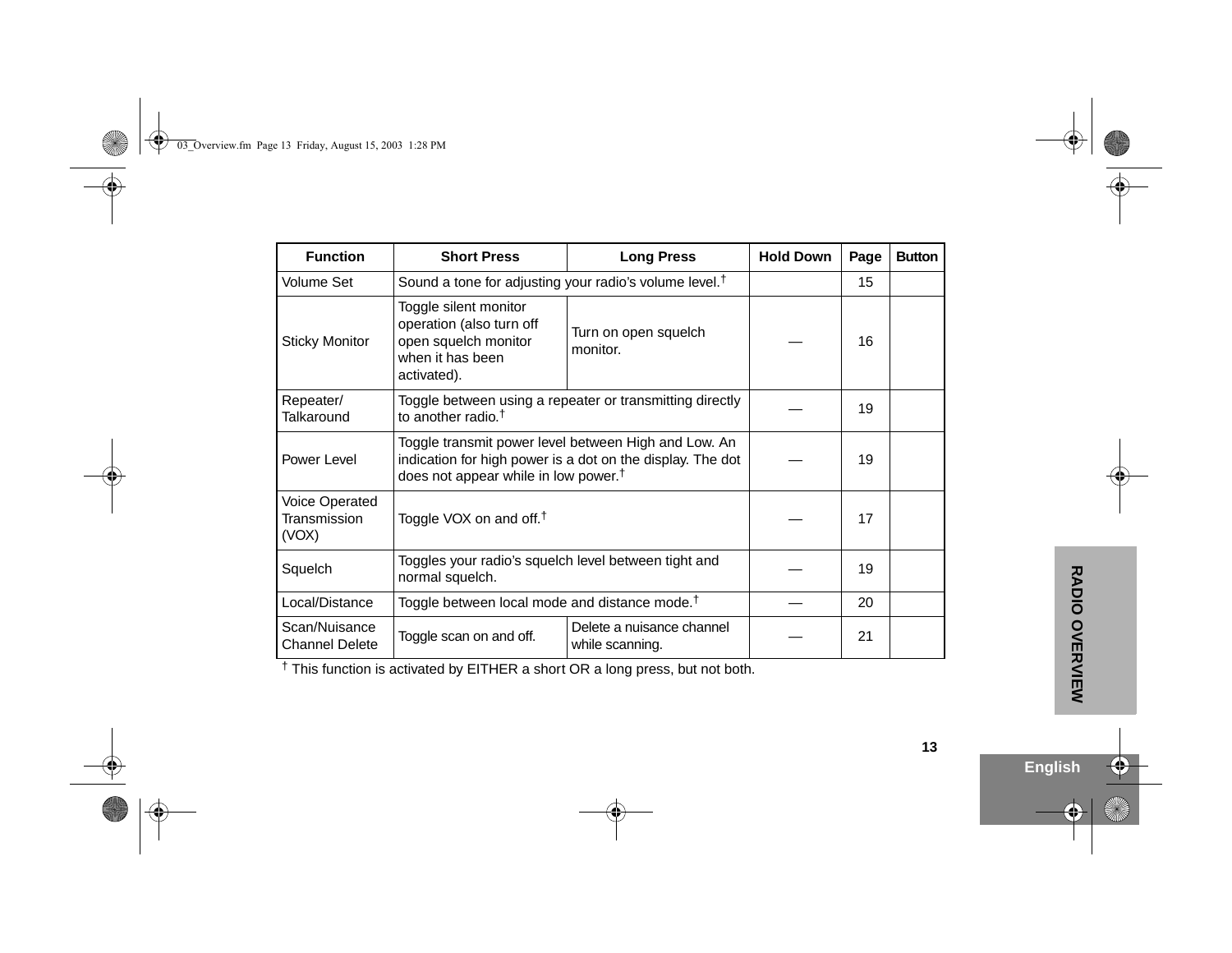### <span id="page-15-0"></span>**INDICATOR TONES**

High pitched tone Low pitched tone

| Self Test Pass Tone     |
|-------------------------|
| Self Test Fail Tone     |
| Positive Indicator Tone |
| Negative Indicator Tone |

Some programmable buttons use tones to indicate one of two modes:

| <b>Button</b> | <b>Positive</b><br><b>Indicator Tone</b> | <b>Negative</b><br><b>Indicator Tone</b> |
|---------------|------------------------------------------|------------------------------------------|
| Scan          | <b>Start scan</b>                        | <b>Stop scan</b>                         |
| Power Level   | <b>High power</b><br>selected            | Low power<br>selected                    |
| Squelch       | <b>Tight Squelch</b>                     | Normal Squelch                           |

| <b>Button</b>           | <b>Positive</b><br><b>Indicator Tone</b> | <b>Negative</b><br><b>Indicator Tone</b> |
|-------------------------|------------------------------------------|------------------------------------------|
| Repeater/<br>Talkaround | Does not use<br>repeater                 | <b>Uses repeater</b>                     |
| VOX                     | VOX enabled                              | VOX disabled                             |
| Local/Distance          | Local Mode                               | <b>Distance Mode</b>                     |

### <span id="page-15-1"></span>**IMPROVED AUDIO FEATURES**

#### <span id="page-15-2"></span>**Companding**

Companding is a feature that allows further improvement of voice quality. It compresses your voice at transmission, and expands it when receiving while simultaneously reducing extraneous noise. However, to enjoy this benefit, **all** transmitting and receiving radios must have this feature activated.

**English**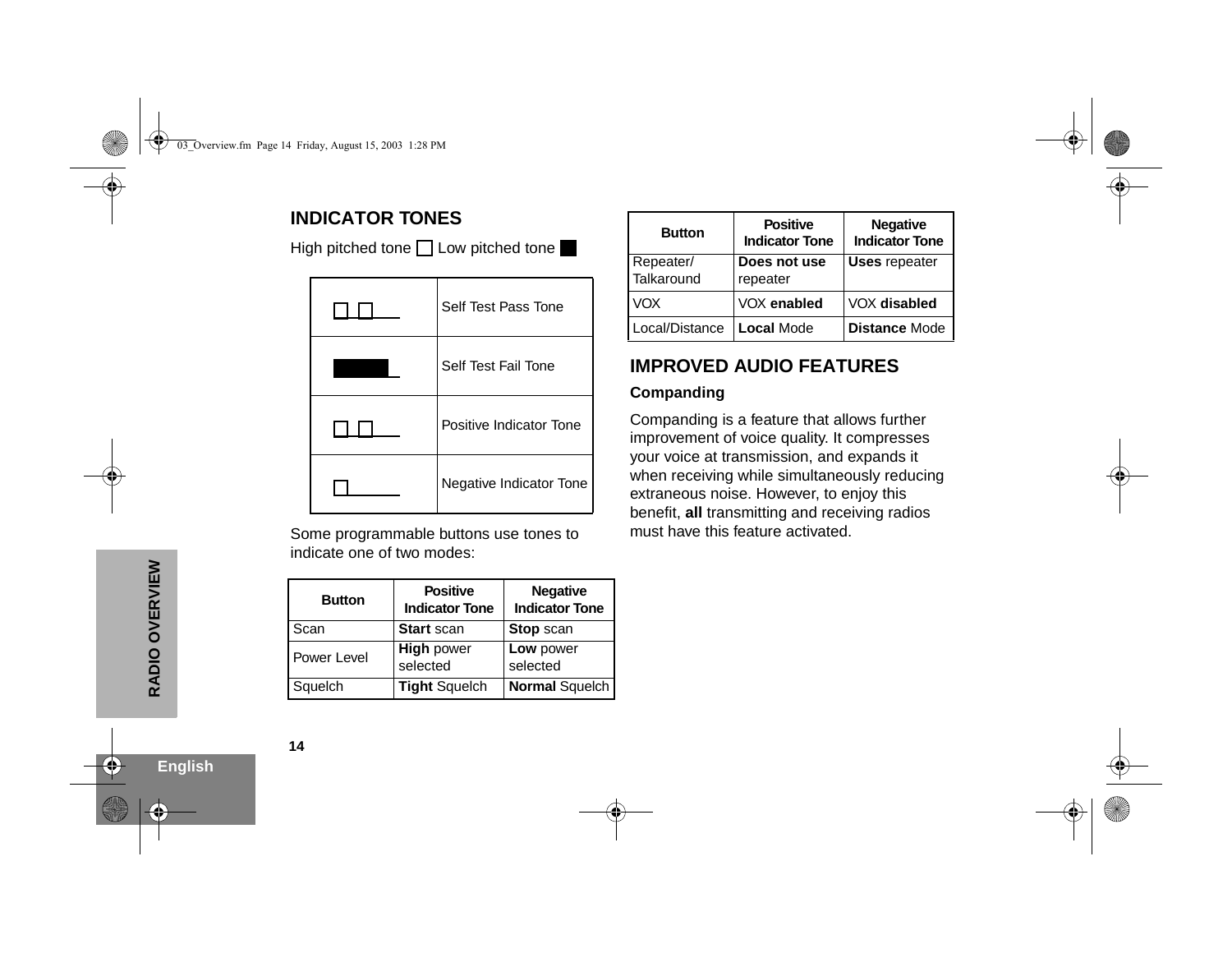### <span id="page-16-0"></span>**GETTING STARTED**

<span id="page-16-1"></span>

|                                                                                                                                                                                                                                         | FF                                                                                                                                                              |
|-----------------------------------------------------------------------------------------------------------------------------------------------------------------------------------------------------------------------------------------|-----------------------------------------------------------------------------------------------------------------------------------------------------------------|
| Rotate the <b>On/Off/</b><br><b>Volume Control knob</b><br>clockwise. If power-up<br>is successful, you will<br>hear the Self-Test Pass<br>Tone ( $\Box$ $\Box$<br>$\Box$ ) and<br>see the green LED<br>indicator light<br>momentarily. | Rotate the <b>On/Off/</b><br><b>Volume Control knob</b><br>counterclockwise until<br>you hear a click and both<br>the display and LED indi-<br>cators turn off. |
| If the radio fails to<br>power up, you will hear<br>the Self Test Fail Tone                                                                                                                                                             |                                                                                                                                                                 |

### <span id="page-16-2"></span>**ADJUSTING THE VOLUME**

Turn the **On/Off/Volume Control** knob clockwise to increase the volume, or counterclockwise to decrease the volume.

 $-$ or $-$ 

- **Note:** Your dealer can preprogram one of the programmable buttons to Volume Set.
- **1** Hold down the **Volume Set** button (see page 13). You will hear a continuous tone.
- **2** Turn the **On/Off/Volume Control** knob to the desired volume level.
- **3**Release the **Volume Set** button.

### <span id="page-16-3"></span>**SELECTING A RADIO CHANNEL**

Your radio offers four or eight channels.

#### **To Select a Channel**

Press the  $\mathbb{A}$  button or  $\mathbb{U}$  button to select the desired channel.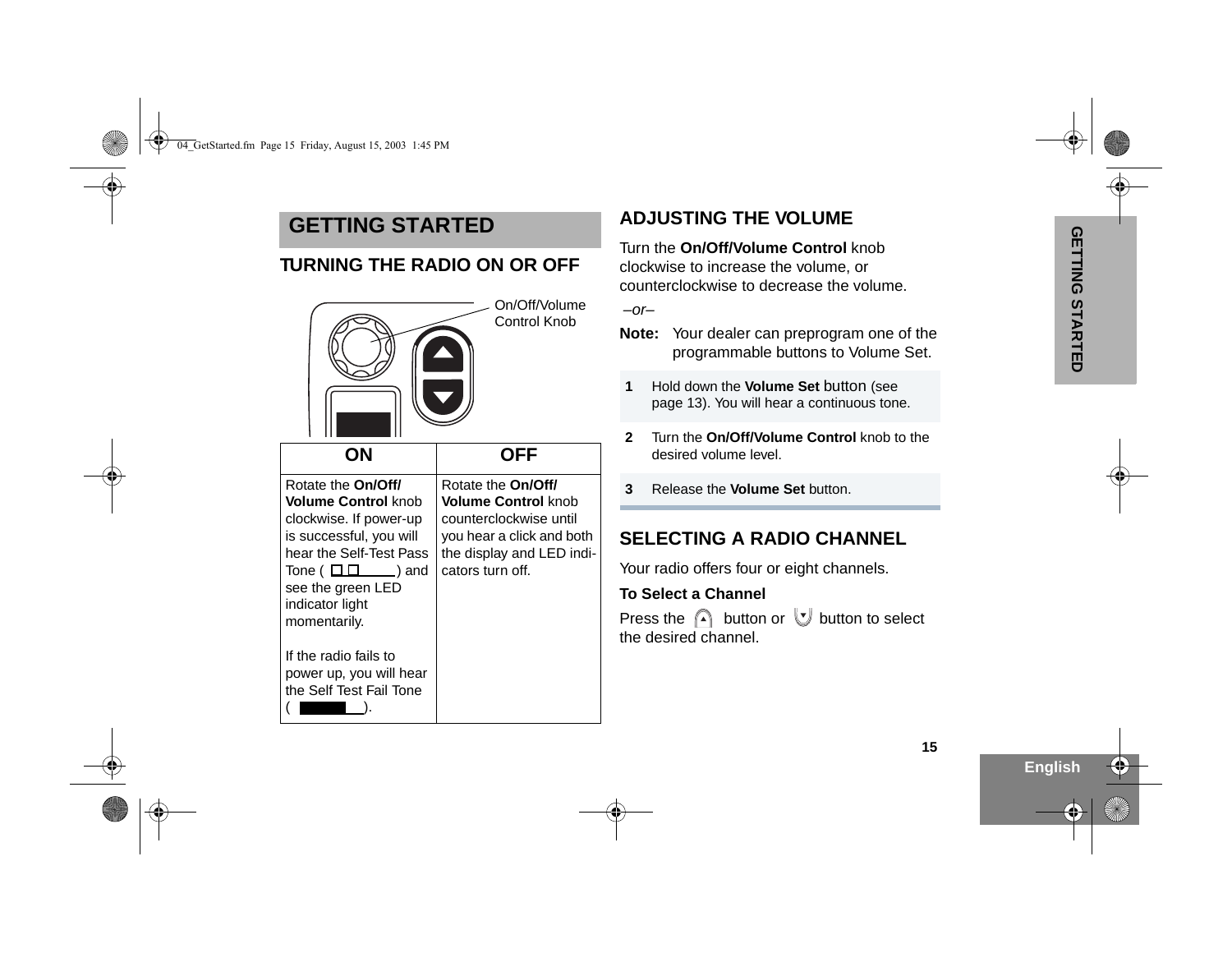- <span id="page-17-0"></span>**1**Turn your radio on.
- **2**Select the desired channel.
- **GENDING A CALL<br>
1 Turn your radio on.**<br>
2 Select the desired check<br>
3 Hold the microphone<br>
(2.5 to 5 cm) from you<br>
button to talk; releas **3** Hold the microphone vertically 1 to 2 inches (2.5 to 5 cm) from your mouth. Press the **PTT** button to talk; release it to listen.

### <span id="page-17-1"></span>**RECEIVING A CALL**

- **1**Turn your radio on.
- **2** Adjust the radio's volume, if necessary ([see](#page-16-2)  [page](#page-16-2) 15).
- **3**Select the desired channel.
- **4** To respond, hold the microphone vertically 1 to 2 inches (2.5 to 5 cm) from your mouth. Press the **PTT** button to talk; release it to listen.

### <span id="page-17-2"></span>**MONITORING**

It is important to monitor traffic before transmitting to ensure that you do not "talk over" someone who is already transmitting.

- **1** A short press of the preprogrammed **Monitor** button places the radio in Sticky Permanent Monitor mode.
	- You hear a high-pitched tone.

A short press of the **Monitor** button cancels Sticky Permanent Monitor mode and returns the radio to normal operation.

- **3**To place the radio in open squelch mode. press and hold the preprogrammed **Monitor** button until you hear a high-pitched tone.
- **4** Momentarily press the **Monitor** button to return to normal operation.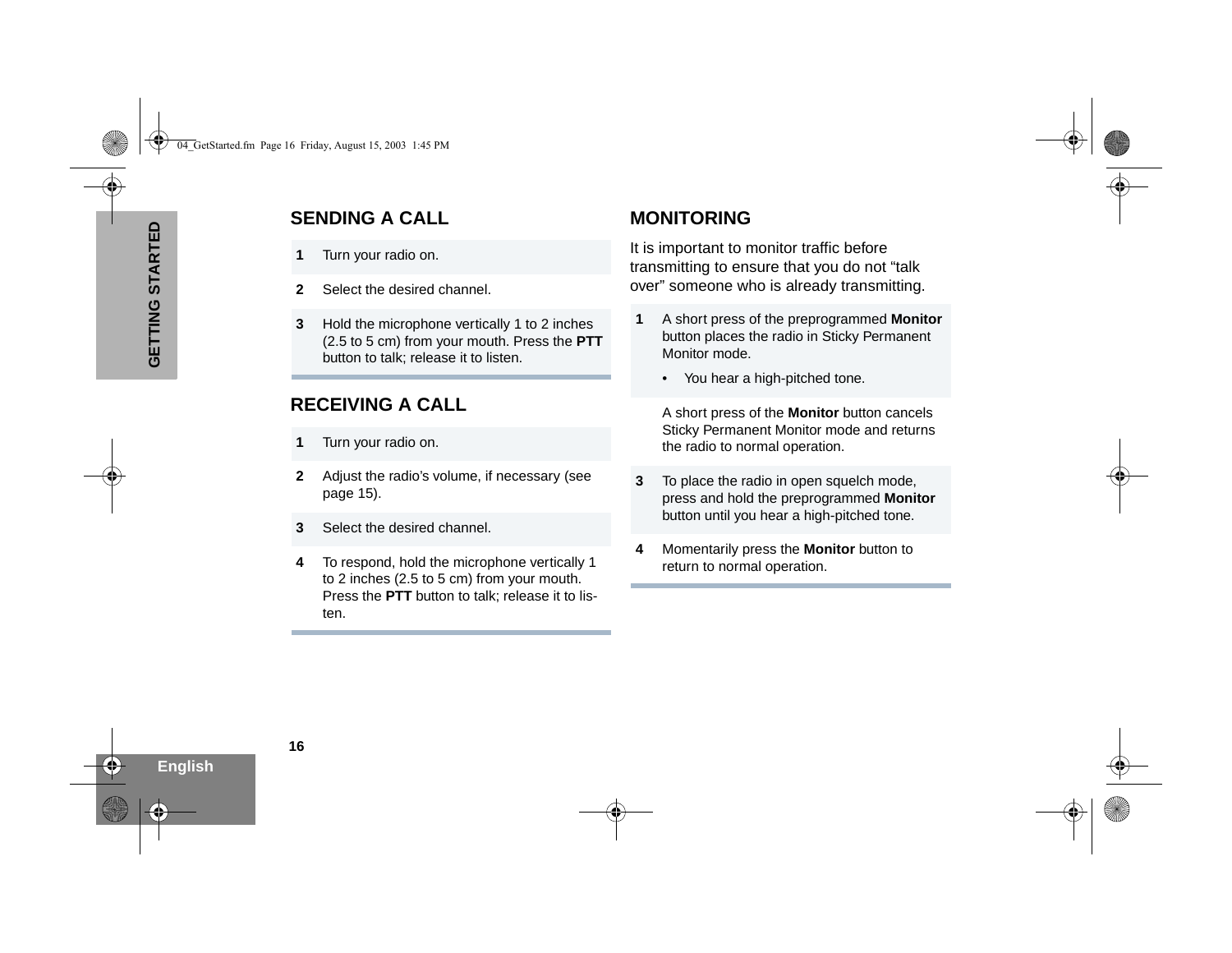### <span id="page-18-0"></span>**VOX OPERATION**

When hands-free operation is desired, your<br>
radio can transmit by voice alone using the<br>
VOX feature when you speak through a voice<br>
activated external microphone that is<br>
connected to your radio.<br>
1 To enable or disable V

**Note:** Pressing the **PTT** button disables VOX.

 $-$ or $-$ 

- **2** Select a channel that has been preprogrammed by your dealer to enable VOX.
	- **Note:** You do not need to press a preprogrammed **VOX** button.
	- **Note:** Pressing the **PTT** button disables VOX.
- **3** Select a channel that has not been preprogrammed by your dealer to disable VOX.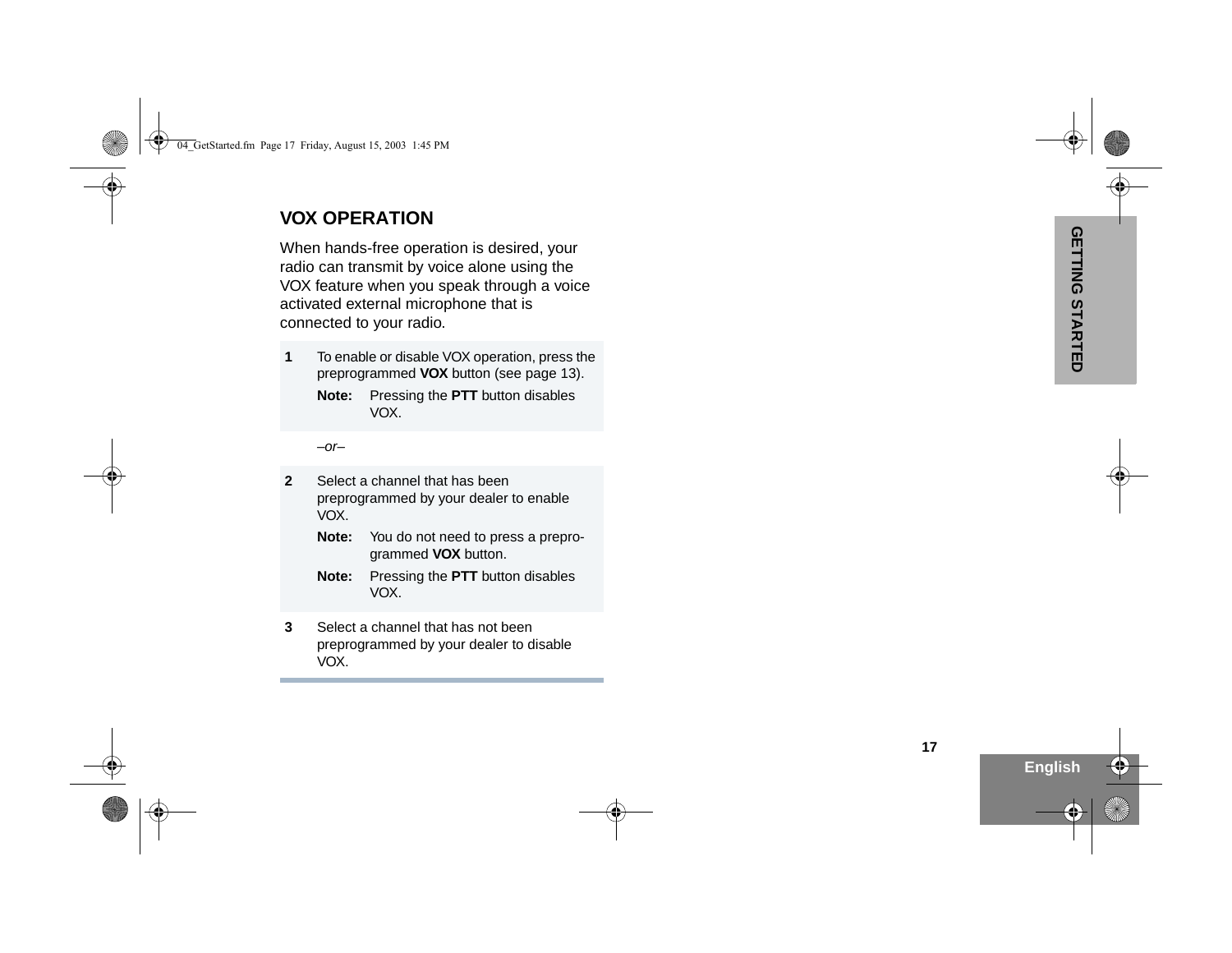**GETTING STARTEDNotes:**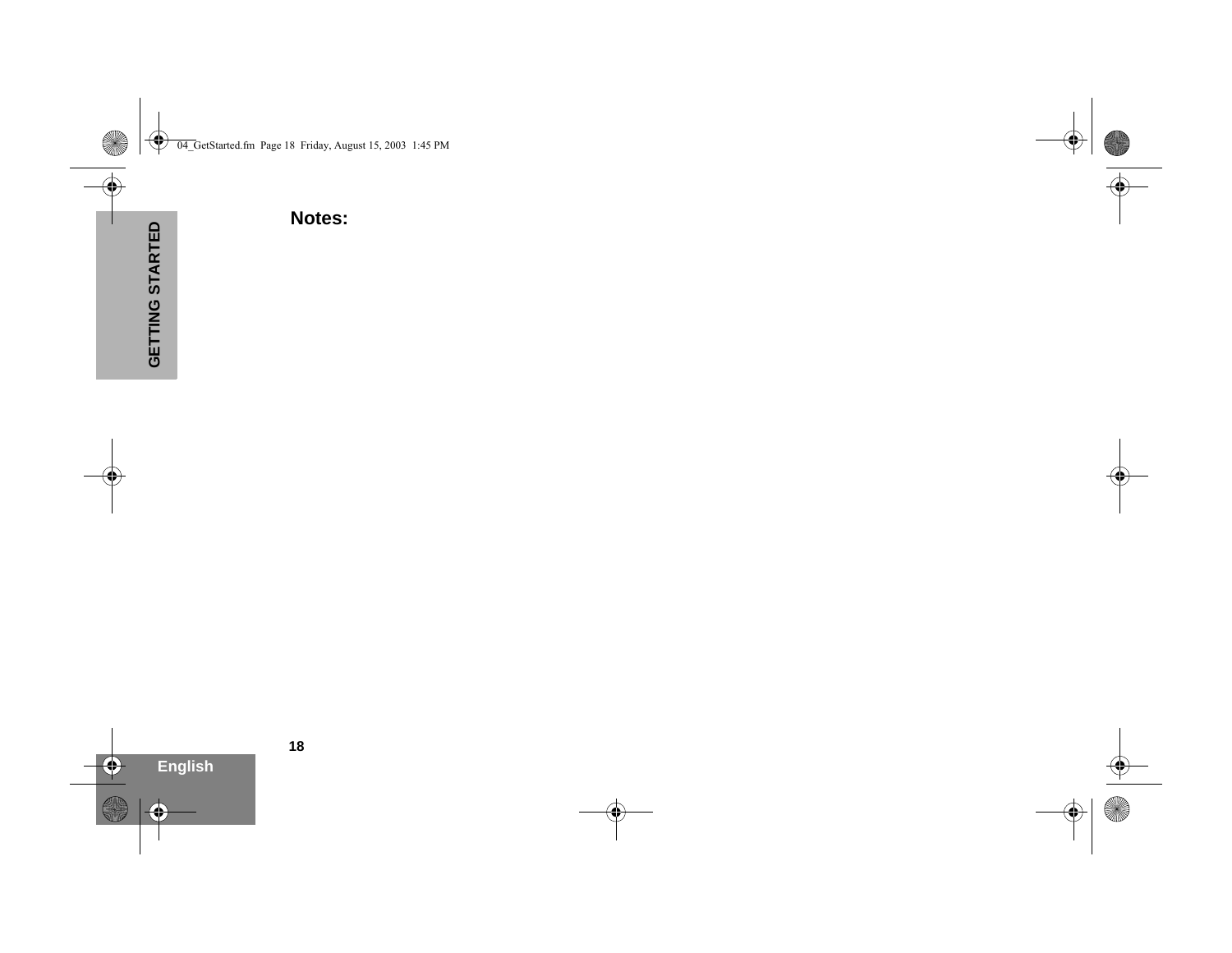## <span id="page-20-0"></span>**RADIO CALLS**

### <span id="page-20-1"></span>**REPEATER OR TALKAROUND MODE**

Talkaround Mode enables you to communicate with another radio when either:

• The repeater is not operating

 $-$ or $-$ 

• Your radio is out of the repeater's range but within communicating distance of another radio. An audible indicator is heard when changing between modes.

To select either Repeater Mode or Talkaround Mode:

Press the preprogrammed **Repeater/ Talkaround** button (see page 13) to toggle between Repeater Mode and Talkaround Mode.

### <span id="page-20-2"></span>**SETTING THE POWER LEVEL**

Each channel in your radio has a predefined transmit power level that can be changed.

- •High power
- •Low power

To set the power level, press the preprogrammed **Power Level** button (see page 13) to toggle between low and high. A dot appears on the display indicating high power.

### <span id="page-20-3"></span>**SETTING TIGHT OR NORMAL SQUELCH**

Use this feature to filter out nuisance (unwanted) calls and/or background noise. However, tightening squelch could cause calls from remote locations to be filtered out as well. In this case, normal squelch may be more desirable.

Press the preprogrammed **Squelch** button (see page 13) to toggle between tight and normal squelch.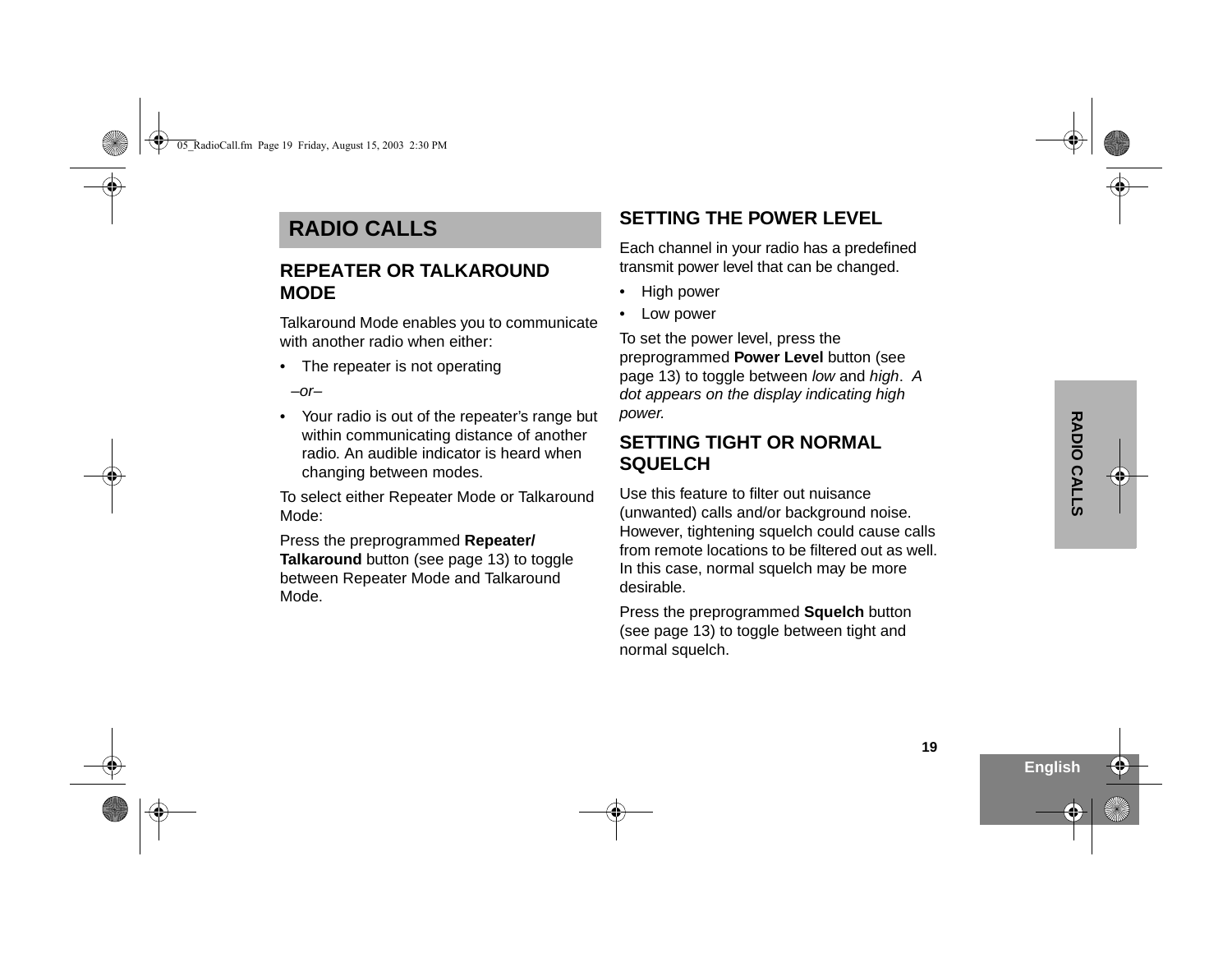### <span id="page-21-0"></span>**RECEIVING A SELECTIVE CALL**

When you receive a selective call:

- • The yellow LED indicator flashes, if programmed by your dealer.
- You hear two high-pitched tones.

To answer the call, press the **PTT** button.

### <span id="page-21-1"></span>**RECEIVING A CALL ALERT PAGE**

When you receive a Call Alert page:

- The yellow LED indicator flashes, if programmed by your dealer.
- •You hear four high-pitched tones.

To answer the page, press the **PTT** button; to cancel the page, press any other key.

### <span id="page-21-2"></span>**SETTING LOCAL OR DISTANCE MODE**

Use this feature between Local mode (low sensitivity) and Distance mode (normal sensitivity). When Local mode is set, you will not hear weak transmissions. When Distance mode is set you will hear all transmissions, including weaker signals.

Press the preprogrammed **Local/Distance** button (see page 13) to toggle between Local and Distance mode.

#### <span id="page-21-3"></span>**SENDING DTMF TONESUse with Enhanced Keypad Microphone (RMN5029)**

Use this feature to send DTMF tones to a repeater.

- **1**Press and hold the microphone's PTT button.
- **2** Press and release the required DTMF buttons.
- **3**Release the microphone's PTT button.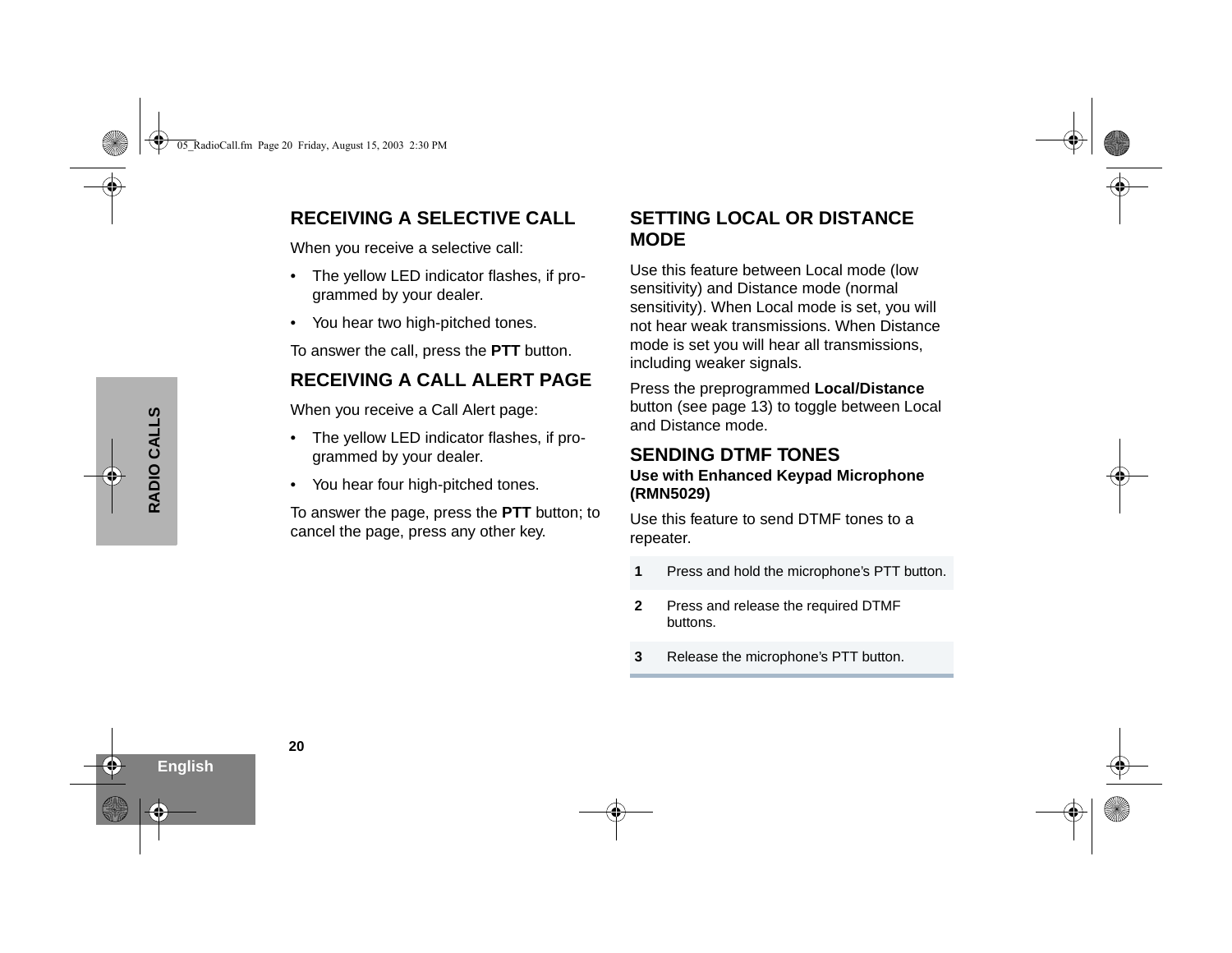## <span id="page-22-0"></span>**SCAN**

You can monitor multiple channels and receive any calls that are transmitted on them. Channels can be programmed into a scan list by your dealer. Your radio automatically switches to a scan list channel when it detects activity on it.

### <span id="page-22-1"></span>**STARTING OR STOPPING SCAN**

The green LED indicator blinks during a scan operation and stops blinking when the radio switches to a channel.

You can start or stop a scan operation by:

**1** To start or stop a scan operation, press the preprogrammed **Scan** button (see page 13).

 $-$ or $-$ 

- **2** Select a channel that has been preprogrammed by your dealer to start Auto Scan.
	- **Note:** You do not need to press a preprogrammed **Scan** button.

**3** Select a channel that has not been preprogrammed by your dealer to stop Auto Scan.

### <span id="page-22-2"></span>**TAI KRACK**

The Talkback feature allows you to respond to a transmission while scanning. If transmission is detected on a channel while scanning, the radio will stop on that channel for a preprogrammed period of time. During this "hangtime" you may respond by pressing the **PTT** button.

**Notes:** If transmission ceases or if the **PTT**button is not pressed for a preprogrammed duration, the radio continues to scan. The LED scan indicator stops blinking while the radio is in hangtime.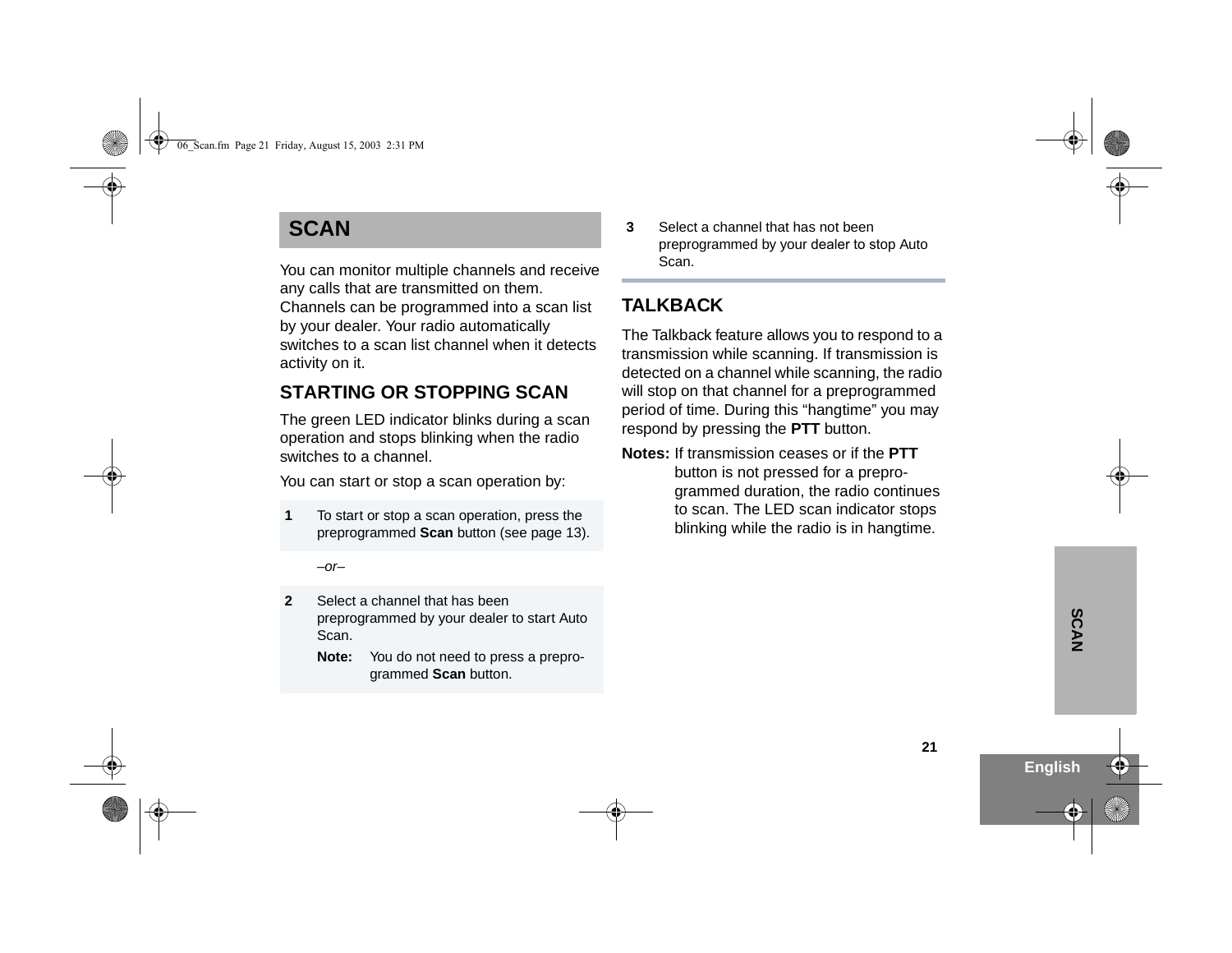### <span id="page-23-0"></span>**DELETING A NUISANCE CHANNEL**

**Note:** Your dealer must have preprogrammed a button to **Nuisance Delete** to access this feature.

If a channel continually generates unwanted calls or noise (a "nuisance" channel), you can temporarily remove it from the scan list:

- **1** While the radio is on the Nuisance Channel, press the preprogrammed **Nuisance Channel Delete** button until you hear a tone.
- **2** Release the **Nuisance Channel Delete** button. The nuisance channel is deleted.
- **Note:** You cannot delete a priority channel or last remaining channel in the scan list.

#### <span id="page-23-1"></span>**Restoring Channels to the Scan List**

- **1**Press the **Scan** button to stop the scan.
- **2** Press the **Scan** button again to start scanning again. The Deleted Nuisance Channels are restored to the scan list.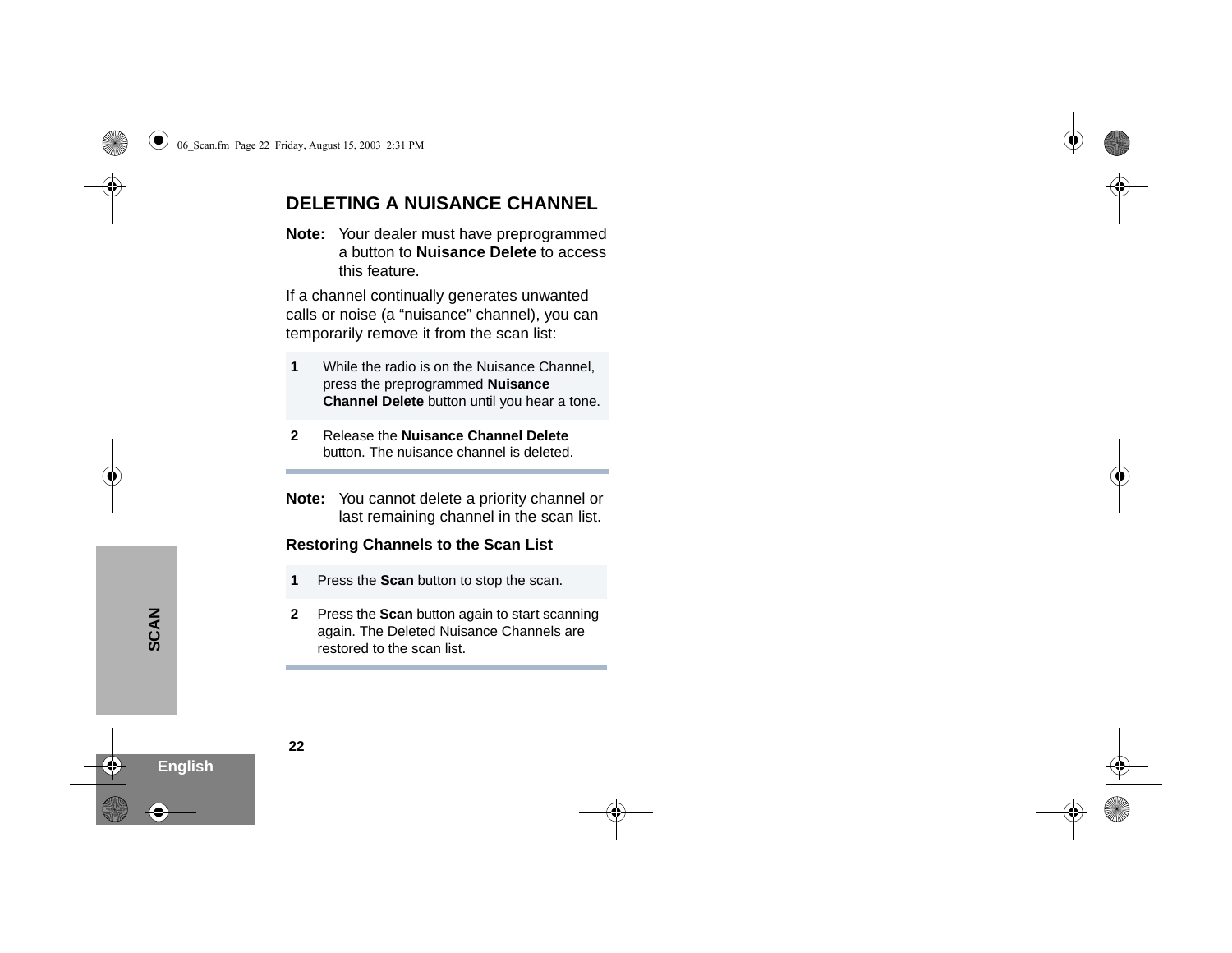## **ACCESSORIES**

| HMN3596        | <b>Standard Microphone</b>                                   |
|----------------|--------------------------------------------------------------|
| HMN1035        | Heavy Duty Microphone                                        |
| RMN5029        | Enhanced Keypad Microphone                                   |
| RMN5018        | Mag One Microphone (Low Cost)<br>(6 months warranty only)    |
| REX4617        | Telephone Style Handset Kit                                  |
| GMMN4065       | Visor Microphone (Omni-Direction)                            |
| <b>RMN4027</b> | Visor Microphone - High Noise<br>(Uni-Direction)             |
| RSN4001        | External Speaker 13 W                                        |
| <b>HSN8145</b> | External Speaker 7.5 W                                       |
| <b>HLN9073</b> | Microphone Hang-up Clip (requires install)                   |
| <b>HLN9414</b> | Microphone Hang-up Clip (Universal - no<br>install required) |

### <span id="page-24-0"></span>**ALARM AND ACCESSORIES**

|                                            |                                                 | <b>RLN4856</b> | Footswitch with Remote PTT                    |          |
|--------------------------------------------|-------------------------------------------------|----------------|-----------------------------------------------|----------|
| Motorola offers a number of accessories to |                                                 | <b>RLN4857</b> | Pushbutton with Remote PTT                    |          |
|                                            | enhance the productivity of your two-way radio. | <b>RLN4858</b> | <b>Gooseneck PTT</b>                          | ரு<br>ഗ  |
|                                            | Many of the available accessories are listed    | <b>RLN4836</b> | <b>External PTT with Emergency Footswitch</b> |          |
| below.                                     |                                                 | <b>HLN9328</b> | External Alarm Relay (used in conjuction      |          |
| <b>AUDIO</b>                               |                                                 |                | with GLN7282)                                 | <u>ლ</u> |
|                                            |                                                 | GLN7282        | Buzzer Kit (used in conjunction with          |          |
| <b>HMN3596</b>                             | <b>Standard Microphone</b>                      |                | <b>HLN9328)</b>                               |          |

### <span id="page-24-1"></span>**MOUNTING**

| <b>GLN7324</b> | Low Profile Mounting Bracket                   |
|----------------|------------------------------------------------|
| <b>GLN7317</b> | <b>High Profile Mounting Bracket</b>           |
| <b>FTN6083</b> | <b>DIN Mount</b>                               |
| <b>HLN8097</b> | Removable Slide Mount with Mini-U<br>Connector |
| <b>HLN9227</b> | 8 in. Gooseneck Trunnion                       |
| <b>RLN4779</b> | <b>Keylock Mounting Bracket</b>                |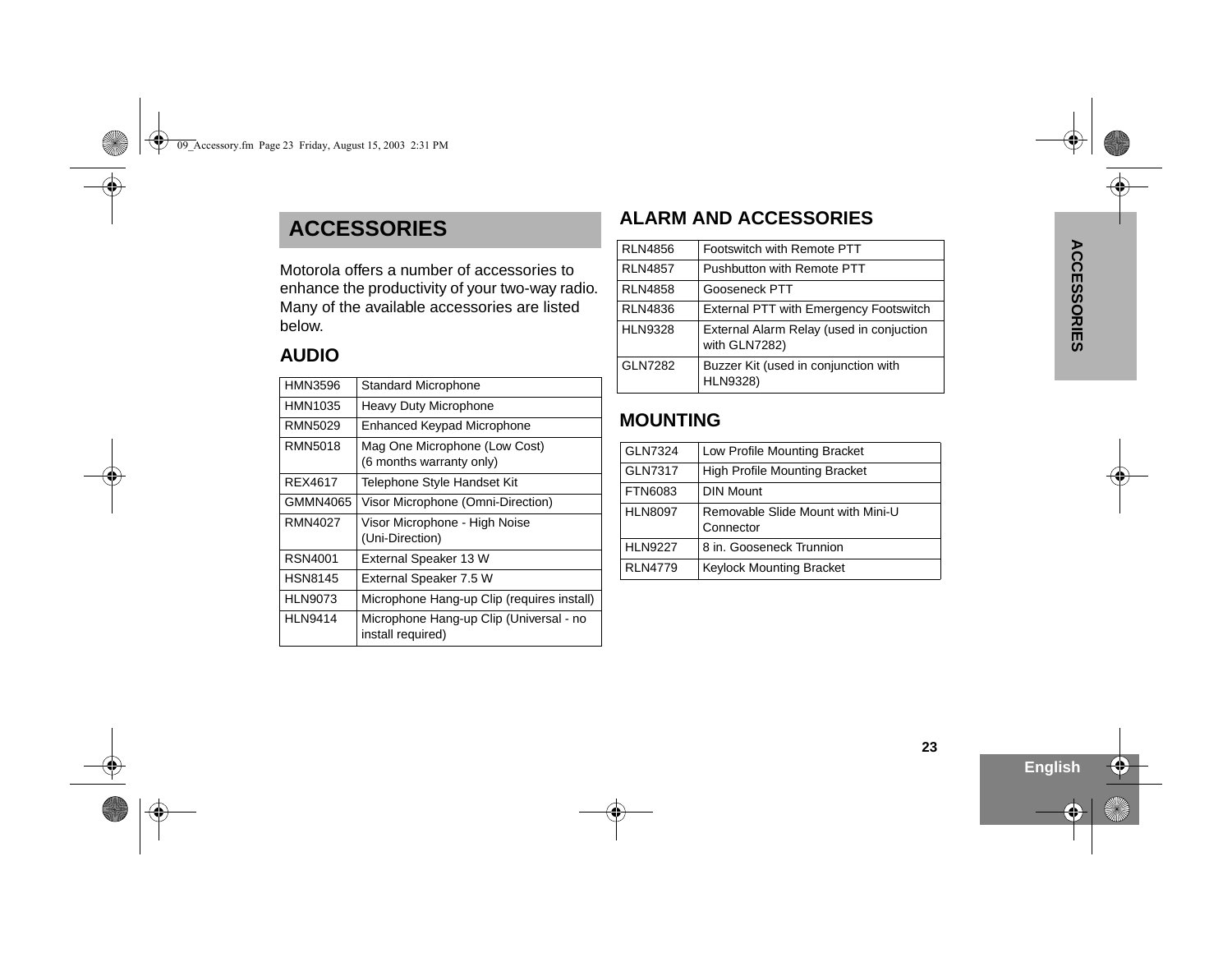### <span id="page-25-0"></span>**ANTENNAS**

| HAD4006           | VHF 136-144 MHz, 1/4 Wave Roof Mount         |
|-------------------|----------------------------------------------|
| <b>HAD4007</b>    | VHF 144-150.8 MHz, 1/4 Wave Roof<br>Mount    |
| HAD4008           | VHF 150.8-162 MHz, 1/4 Wave Roof<br>Mount    |
| HAD4009           | VHF 162-174 MHz, 1/4 Wave Roof Mount         |
| RAD4000           | VHF 136-174 MHz, 3 dB Gain (no mount)        |
| HAE4002           | UHF 403-430 MHz, 1/4 Wave Roof<br>Mount      |
| HAE4003           | UHF 450-470 MHz, 1/4 Wave Roof<br>Mount      |
| <b>HAE4004</b>    | UHF 470-512 MHz, 1/4 Wave Roof<br>Mount      |
| HAE4010           | UHF 406-420 MHz, 3.5 dB Gain Roof<br>Mount   |
| <b>HAE4011</b>    | UHF 450-470 MHz, 3.5 dB Gain Roof<br>Mount   |
| HAE4012           | UHF 470-494 MHz, 3.5 dB Gain Roof<br>Mount   |
| HAE4013           | UHF 494-512 MHz, 3.5 dB Gain Roof<br>Mount   |
| <b>RAE4004 RB</b> | UHF 445-470 MHz, 5 dB Gain Roof<br>Mount     |
| <b>RAE4004 MB</b> | UHF 445-470 MHz, 5 dB Gain Magnetic<br>Mount |
|                   |                                              |

TAE6053 UHF 430-450 MHz, 1/4 Wave Roof Mount

### <span id="page-25-1"></span>**CONTROL STATION**

| <b>HPN4002</b> | Desktop Power Supply 1-25 W  |
|----------------|------------------------------|
| <b>HPN4001</b> | Desktop Power Supply 25-60 W |
| <b>HMN3000</b> | <b>Black Desk Microphone</b> |
| <b>RLN5390</b> | Desktop Tray with Speaker    |
| <b>RLN5391</b> | Desktop Tray without Speaker |

### <span id="page-25-2"></span>**PUBLIC ADDRESS**

| <b>RLN5288</b> | Public Address Kit (includes switch box<br>and cabling) |  |
|----------------|---------------------------------------------------------|--|
|                | HKN9324_R   Speaker Cable for PA (15 ft)                |  |
| <b>HSN1000</b> | External Speaker, 6 W for public address                |  |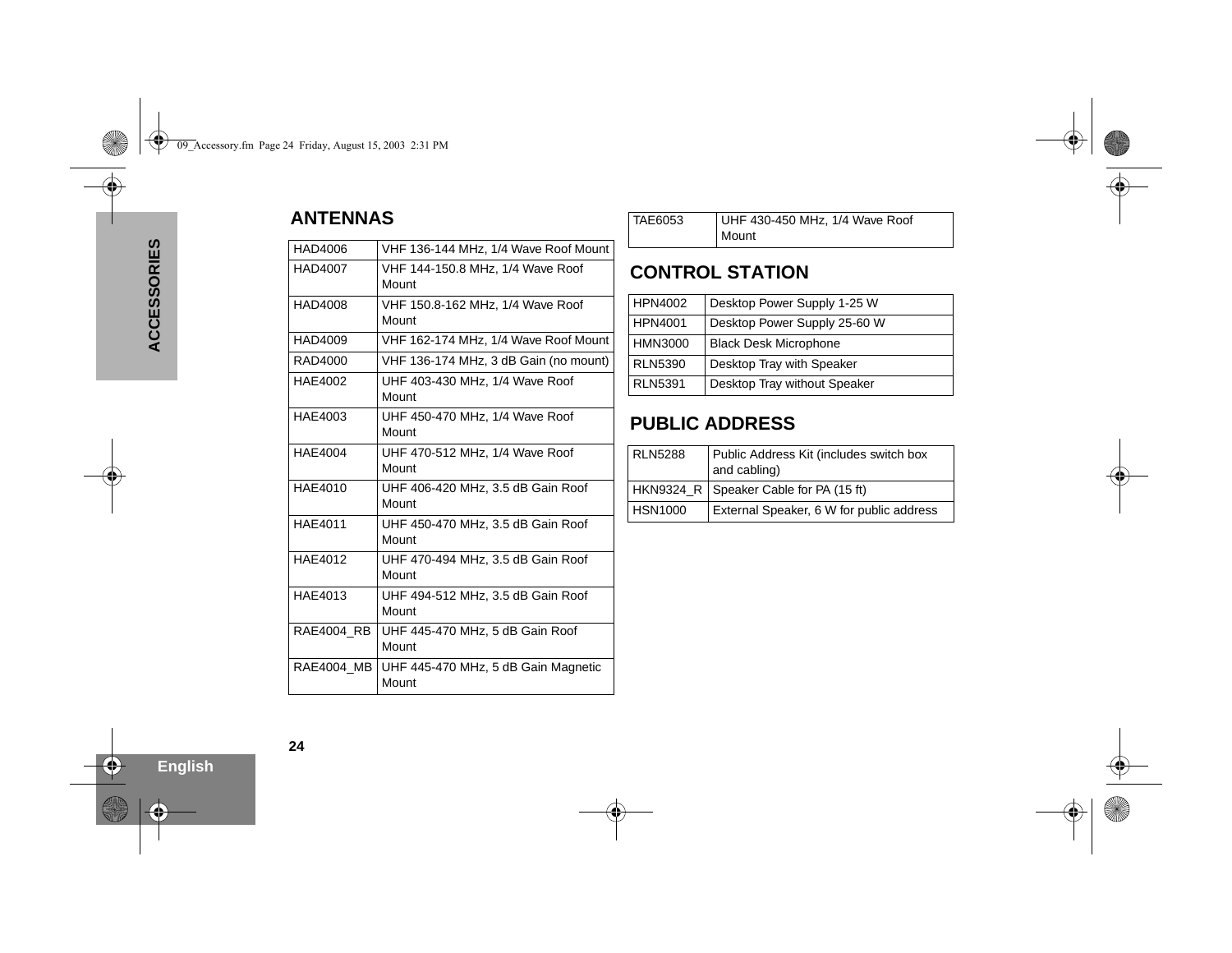### **CABLES**

| <b>HKN9327</b> | Igition Switch Cable                  |  |  |
|----------------|---------------------------------------|--|--|
| <b>HKN4137</b> | Low Power Cable to Battery (1-25 W)   |  |  |
| <b>HKN4191</b> | High Power Cable to Battery (25-60 W) |  |  |

### **DATA - CES**

| <b>RDN7364</b> | Base Modem                             |  |  |
|----------------|----------------------------------------|--|--|
| RDN7367        | Mobile Display Terminal with GPS       |  |  |
| RDN7368        | Mobile Display Terminal                |  |  |
| RDN7369        | Stand Alone Modem with GPS             |  |  |
| <b>RDN7370</b> | Interface Cable, 3 ft                  |  |  |
| RDN7376        | Interface Cable, 15 ft                 |  |  |
| <b>RDN7372</b> | Fixed Mount GPS Active Antenna         |  |  |
| <b>RDN7373</b> | Mobile Printer                         |  |  |
| RDN7374        | Programming Software for CES Equipment |  |  |
| RDN7380        | Mobile Programming Hardware            |  |  |
| RDN7375        | Magnetic Mount GPS Antenna             |  |  |
| <b>RDN7377</b> | MAPS (US) Regional                     |  |  |
| <b>RDN7378</b> | <b>AVL Messaging Statue Software</b>   |  |  |
| <b>RDN7379</b> | <b>Credit Card Software</b>            |  |  |
| <b>RDN7371</b> | Credit Card Reader                     |  |  |
| <b>RDN7738</b> | Serial Breakout Unit (multiple modems) |  |  |
| <b>RDN7739</b> | Flying Lead Cable, 3 ft.               |  |  |
| <b>RDN7740</b> | Flying Lead Cable, 15 ft.              |  |  |
|                |                                        |  |  |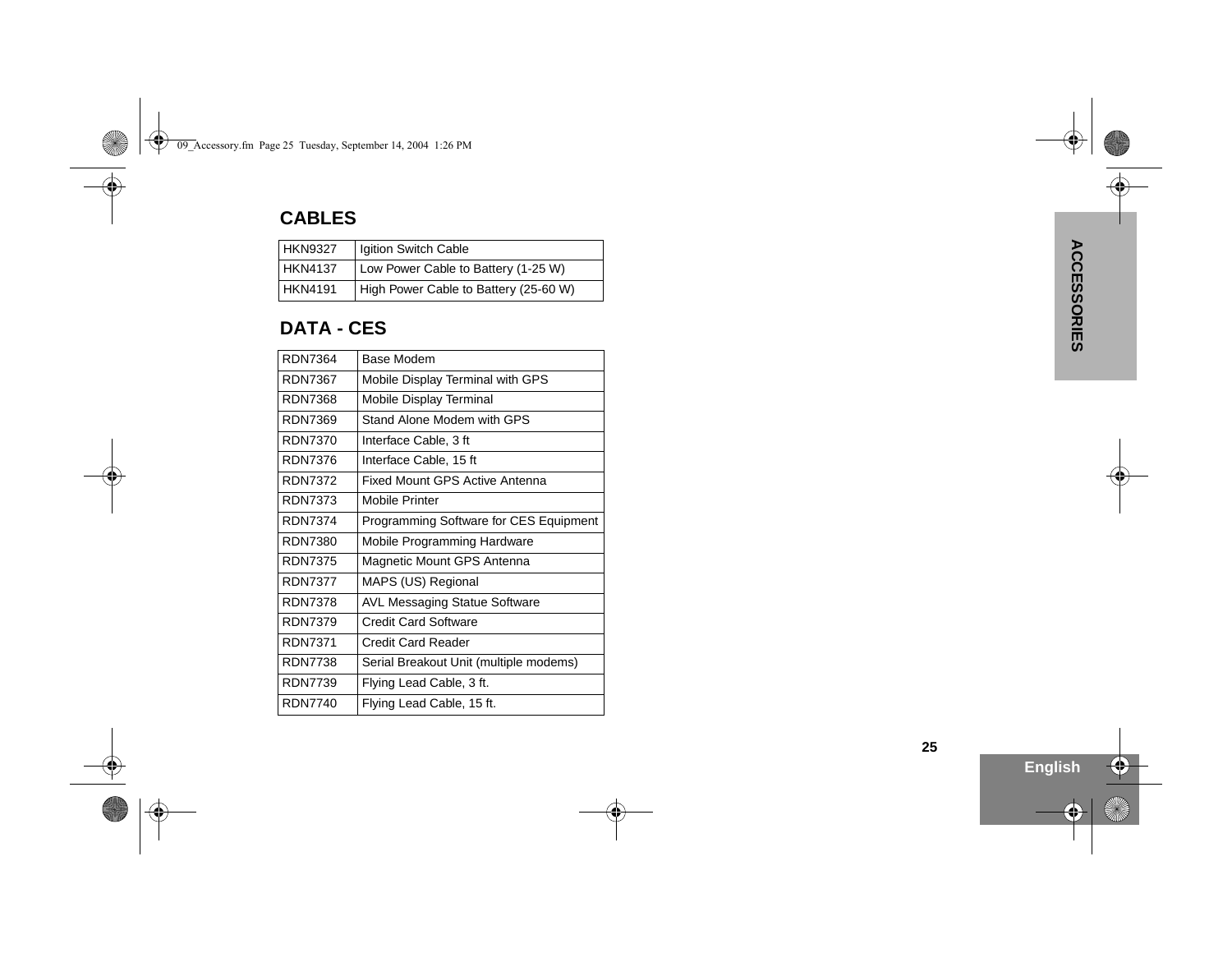**Notes:**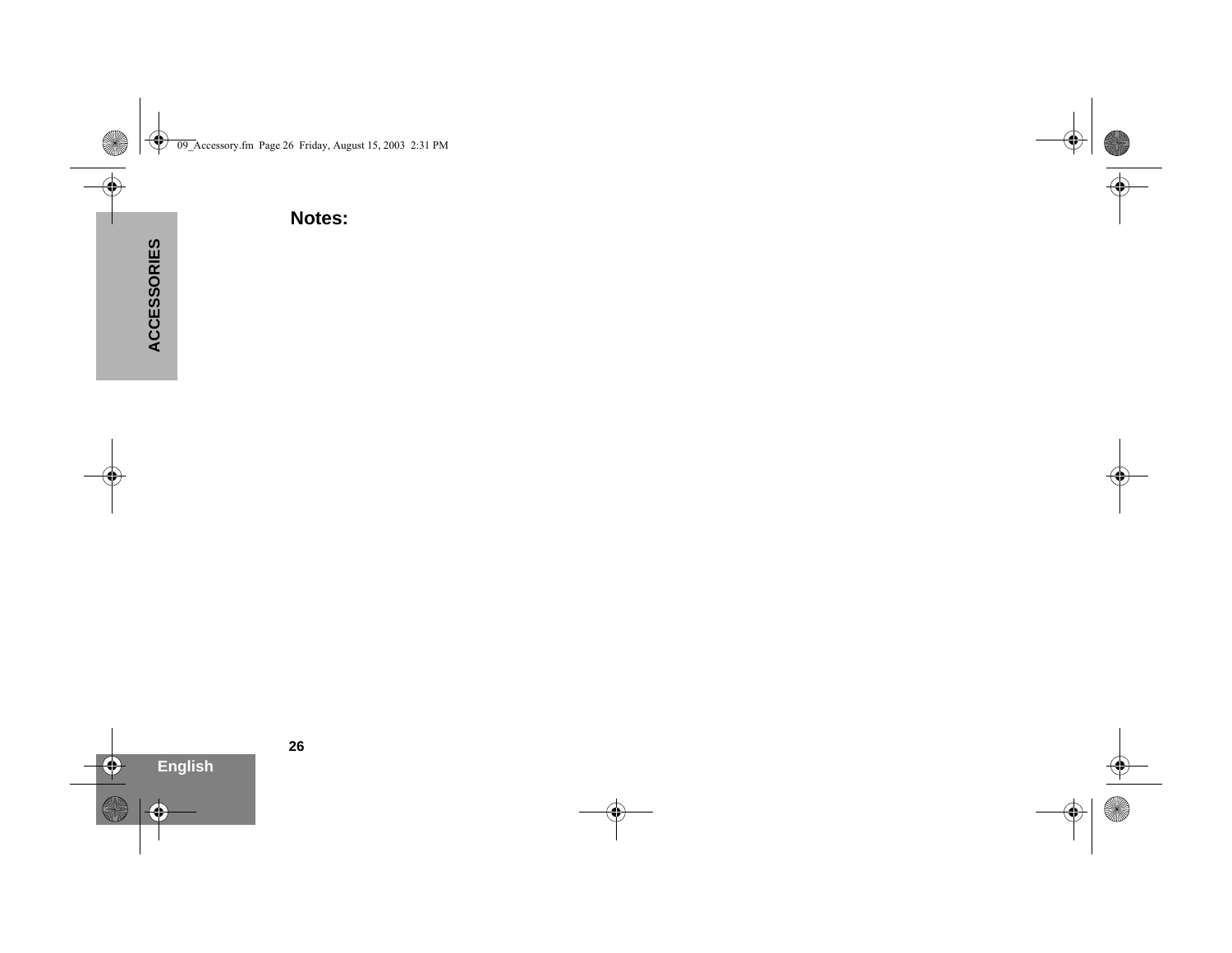#### **Turning the Radio On or Off**

- 1. Rotate the **On/Off/Volume Control** knob clockwise. You will hear the self-test pass tone and see the green LED indicator light momentarily.
- 2. Rotate the **On/Off/Volume Control** knob counterclockwise until you hear a click and both the display and the LED indicators turn off.

### **Adjusting the Volume**

1. Turn the On/Off/Volume Control knob clockwise to increase the volume, or counterclockwise to decrease the volume.

### **Selecting a Radio Channel**

1. Press the  $\bigcap$  or  $\bigcup$  button to select the desired channel.

### **Sending a Call**

- 1. Turn radio on and select appropriate channel.
- 2. Press **PTT** button, hold the microphone 1 to 2 inches (2.5 to 5 cm) from your mouth, and speak clearly into it.
- 3. Release **PTT** button to listen.

### **Receiving a Call**

- 1. Turn radio on and adjust volume to the desired level.
- 2. Select desired channel.
- 3. To respond to an incoming call, press **PTT** button, hold the microphone 1 to 2 inches (2.5 to 5 cm) from your mouth, and speak clearly into it.

### **Starting or Stopping Scan**

- 1. Press the preprogrammed **Scan** button to start scan. The green LED indictor blinks during scan operation. Or, select a channel that has been preprogrammed to start Auto Scan.
- 2. Press the **Scan** button again to stop scan. Or, select a channel that has not been preprogrammed to stop Auto Scan.

### **Deleting a Nuisance Channel During Scanning**

- 1. While radio is on a nuisance channel, hold down preprogrammed **Nuisance Delete** button until you hear a tone.
- 2. Release **Nuisance Delete** button.



## **CM200™ Quick Reference Card**

Record the functions for your radio's programmable buttons in the table provided below. For further information, see page 13 of this User Guide.



| <b>Button</b> | <b>Function</b> | <b>Short Press</b> | <b>Long Press</b> | <b>Hold Down</b> | Page |
|---------------|-----------------|--------------------|-------------------|------------------|------|
|               |                 |                    |                   |                  |      |
|               |                 |                    |                   |                  |      |
|               |                 |                    |                   |                  |      |
|               |                 |                    |                   |                  |      |
|               |                 |                    |                   |                  |      |
|               |                 |                    |                   |                  |      |
|               |                 |                    |                   |                  |      |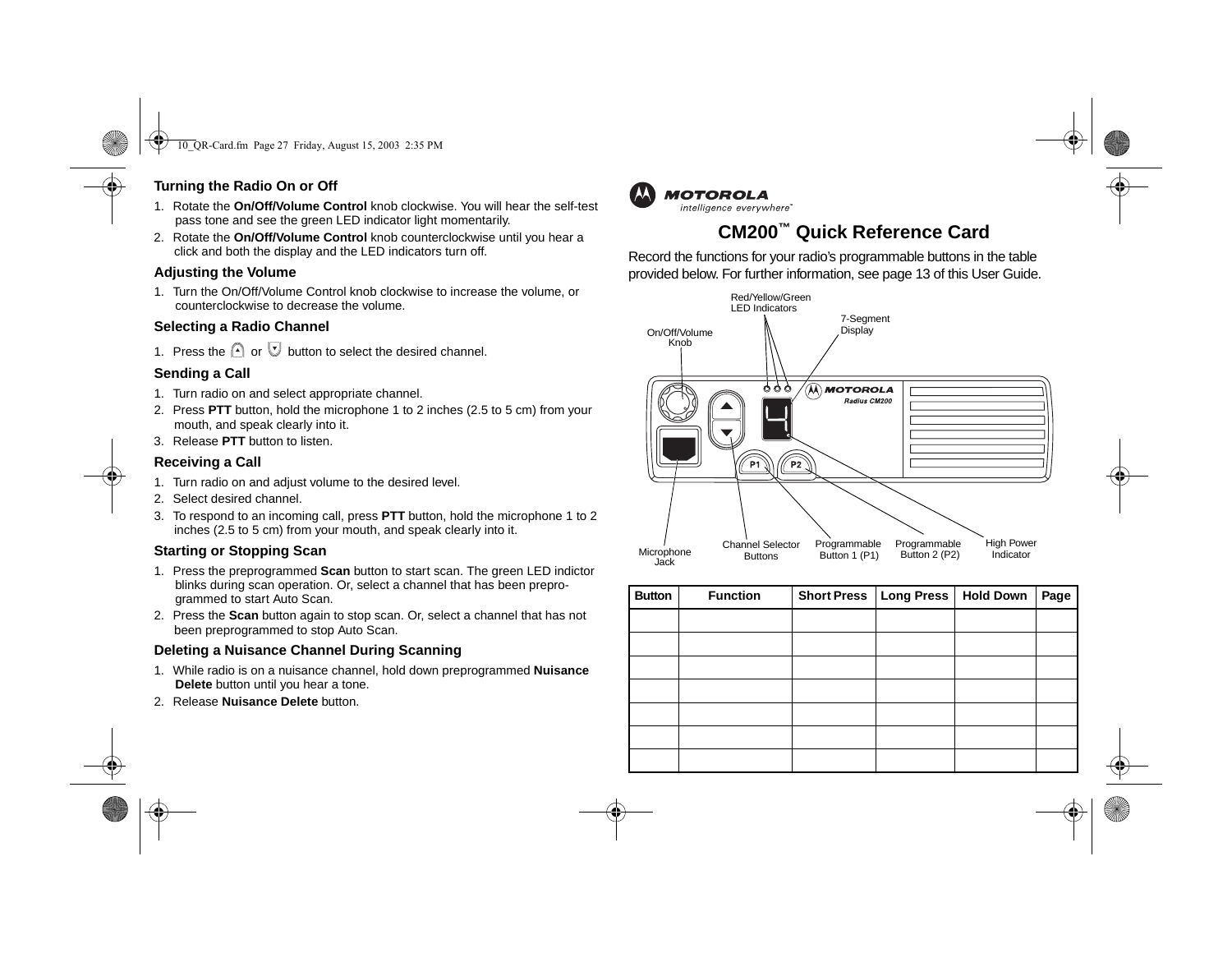| <b>LED State/Color</b>             | <b>Indication</b>                    |  |  |
|------------------------------------|--------------------------------------|--|--|
| <b>Radio Call</b>                  |                                      |  |  |
| Red                                | Transmitting                         |  |  |
| <b>Flashing Red</b>                | Receiving                            |  |  |
| <b>Flashing Red</b>                | Channel Busy                         |  |  |
| <b>Scan</b>                        |                                      |  |  |
| <b>Flashing Green</b>              | Scanning for activity                |  |  |
| <b>Call Alert</b>                  |                                      |  |  |
| <b>Flashing Yellow</b>             | Indicates receiving a Call Alert     |  |  |
| <b>Selective Call</b>              |                                      |  |  |
| <b>Flashing Yellow</b>             | Indicates receiving a Selective Call |  |  |
| <b>Sticky Monitor/Open Squelch</b> |                                      |  |  |
| Yellow                             | While monitoring                     |  |  |
| <b>High/Low Power</b>              |                                      |  |  |
| Dot on Display                     | Indicates High Power                 |  |  |
| Dot Not On                         |                                      |  |  |
| Display                            | <b>Indicates Low Power</b>           |  |  |

#### **LED Indicators Audio Indicators for Programmable Buttons**

| Programmable<br><b>Button</b> | <b>Positive Indicator</b><br>Tone | <b>Negative Indicator</b><br><b>Tone</b> |
|-------------------------------|-----------------------------------|------------------------------------------|
| Scan                          | <b>Start scan</b>                 | <b>Stop scan</b>                         |
| Power Level                   | <b>High power selected</b>        | Low power selected                       |
| Squelch                       | <b>Tight Squelch</b>              | <b>Normal Squelch</b>                    |
| Repeater/<br>Talkaround       | Does not use<br>repeater          | <b>Uses repeater</b>                     |
| <b>VOX</b>                    | VOX enabled                       | VOX disabled                             |
| Local/Distance                | <b>Local Mode</b>                 | <b>Distance Mode</b>                     |